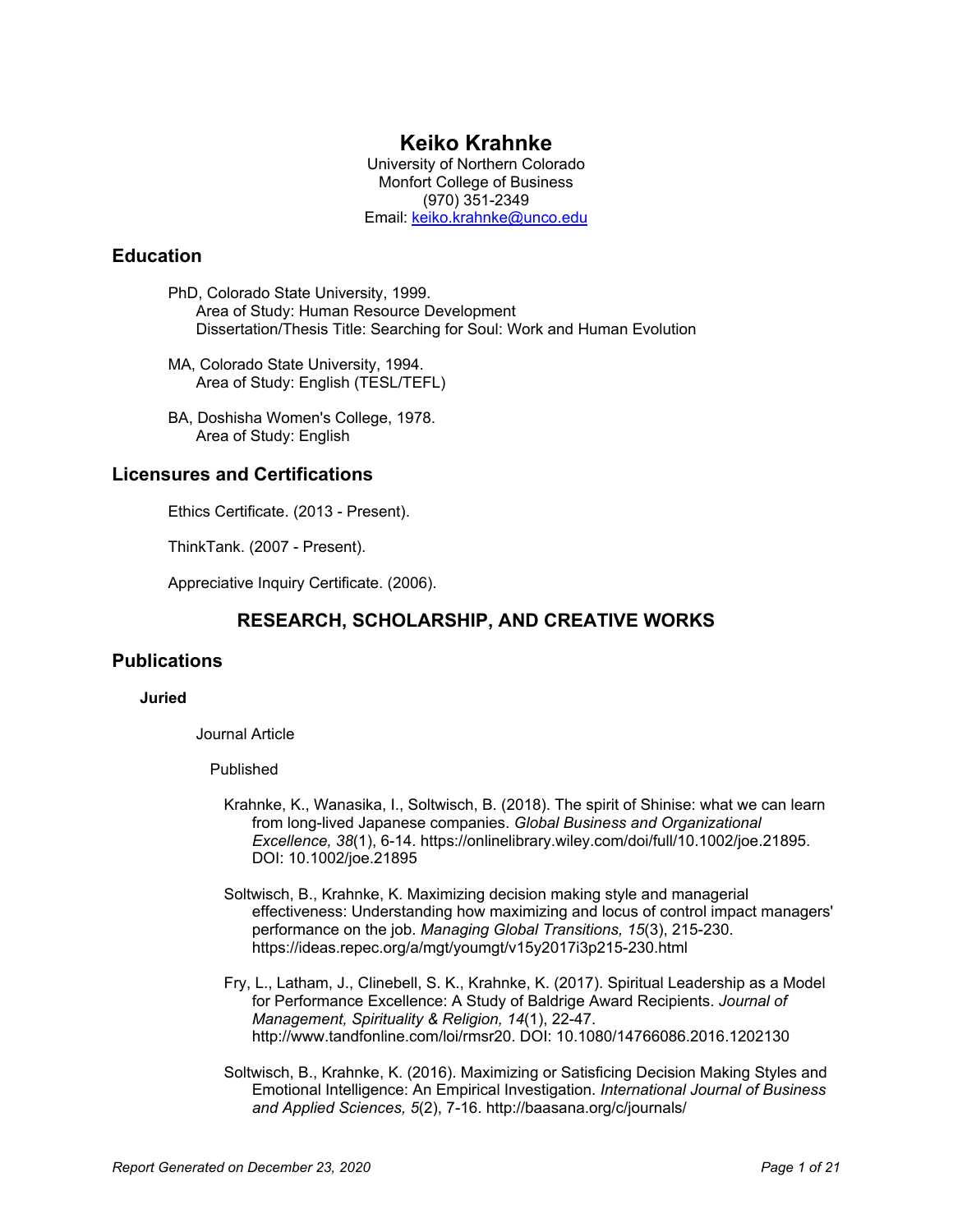- Newmark, R. I., Krahnke, K., Seaton, L. P. (2013). Incorporating Mindfulness Meditation in the Classroom. *Journal of Academy of Business and Economics, 13*(1), 79-90.
- Martin, M., Krahnke, K. (2012). Are English-Only Workplace Rules Here to Stay? An Examination of the Sociolinguistic Evidence and the Accompanying Legal Environment. *International Journal of Strategic Management*.
- Martin, M., Krahnke, K. (2012). Implicit Bias and Appearance Discrimination in the Workplace. *European Journal of Management*.
- Krahnke, K., Wanasika, I., Kilpatrick, J. (2012). Concept of Self in the East and the West. *Journal of International Management Studies, 7*(1), 97.
- Pavlovich, K., Krahnke, K. (2012). Empathy, Connectedness and Organisation. *Journal Of Business Ethics*. http://www.springerlink.com/content/4x1q221525hpu662/fulltext.pdf
- Krahnke, K., Wanasika, I., Kilpatrick, J. (2011). Concept of Self in the East and the West. *Journal of International Management Studies*.
- Krahnke, K., Wanasika, I. (2011). Minimizing strategic deception through individual values. *AABRI Journal of Academic and Business Ethics, 4*, 1-23.
- Hoffman, L., Krahnke, K., Clinebell, S. (2005). Small Businesses, Office Romances, and Sexual Harassment. *Journal Of Business & Entrepreneurship, 17*(1), 1-12.
- Clinebell, S., Fowler, K., Krahnke, K., Stecher, M. D. (2004). A Functional Examination of Outsourcing Decisions. *Central Business Review, 23*(2), 4-13.
- Hoffman, L., Krahnke, K., Dalpour, S. (2004). Discrimination Against Muslim Employees. *Journal Of Behavioral And Applied Management, 5*(2), 137-151.
- Krahnke, K., Hoffman, D. L., Krahnke, K. (2003). Managing Language Use in the Workplace. *Journal Of Behavioral And Applied Management, 4*(2), 148.
- Krahnke, K., Hoffman, D. L. (2002). The rise of religion and spirituality in the workplace: Employees' rights and employers' accommodations. *Journal Of Behavioral And Applied Management, 3*(3), 277.

Working Paper

Kanbe, Y., Krahnke, K., Wanasika, I. Map of Meaning Theory.

#### Book

#### Published

Pavlovich, K., Krahnke, K. (2013). In Kathryn Pavlovich and Keiko Krahnke (Ed.), *Organizing Through Empathy*. https://www.routledge.com/Organizing-through-Empathy/Pavlovich-Krahnke/p/book/9780415844116

#### Book Chapter

Published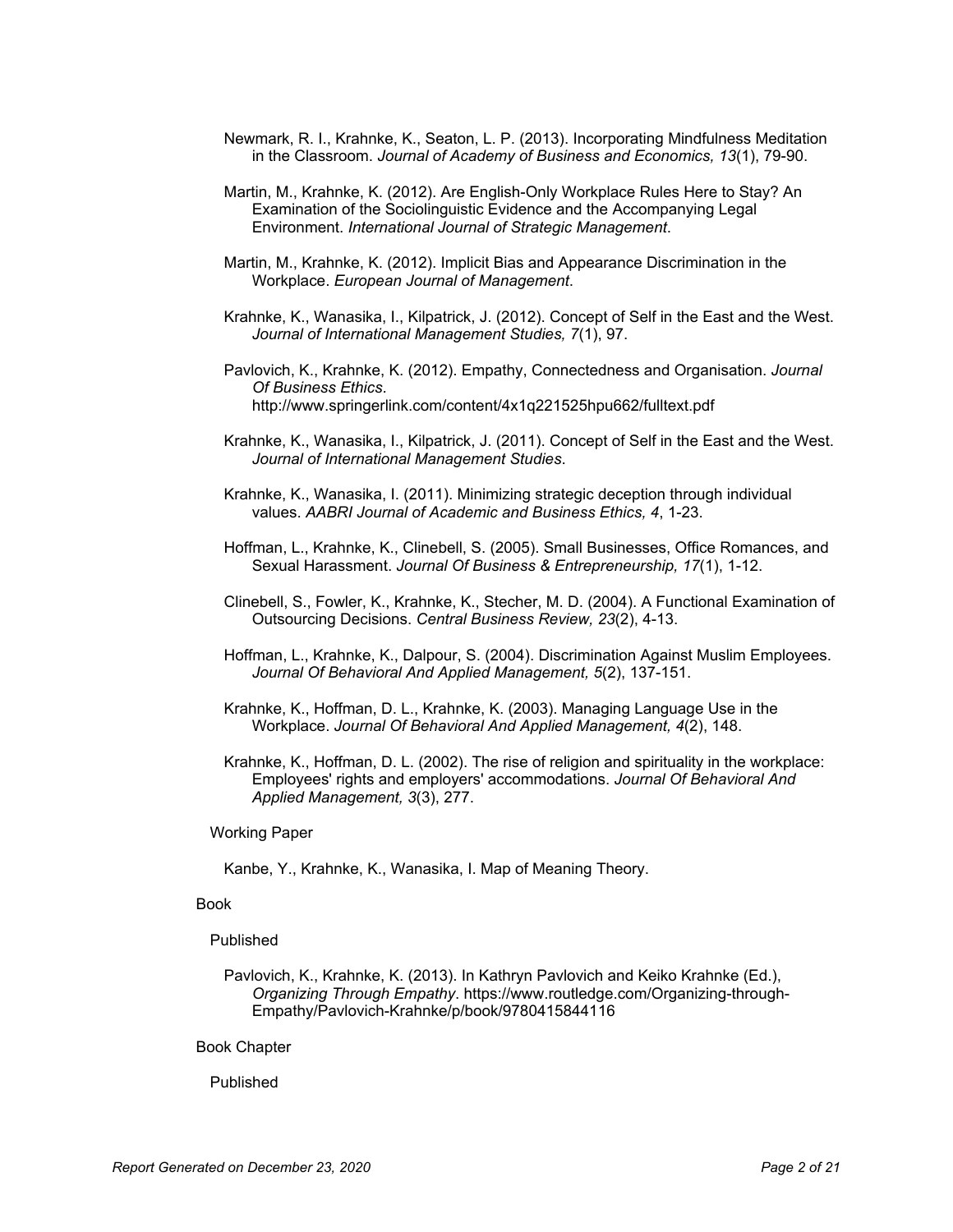- Wanasika, I., Krahnke, K. (2018). Reexamining Transformational Leadership in Complex Systems. In Marques, Joan; Dhiman, Satinder (Ed.), *Engaged Leadership: Transforming through Future-Oriented Design Thinking*. NY: Springer.
- Wanasika, I., Krahnke, K. (2017). Transformational Leadership in Complex Systems. *Engaged Leadership: Transforming through Future Oriented Design Thinking*. Gewerbestrasse 11: Springer. http://www.springer.com/gp/about-springer/companyinformation/locations/springer-international-publishing-ag
- Wanasika, I., Krahnke, K. (2016). Leadership Vision. *Leadership Today: Practices for Personal and Professional Performance*. Springer Texts in Business and Economics.
- Krahnke, K., Clinebell, S. K., Wanasika, I. (2014). Wisdom of a leader. In Joan Marques, Satinder Dhiman (Ed.), *Leading Spiritually: Ten Effective Approaches to Workplace Spirituality*. Palgrave Macmillan.
- Senge, P., Krahnke, K. (2013). Transcendent Empathy: The Ability to See the Larger System. *Organizing through Empathy*.
- Krahnke, K., Cooperrider, D. (2008). Appreciative Inquiry: Inquiring new questions and dreaming new dreams. In Jerry Biberman and Len Tischler (Ed.), *Spirituality in Business* (pp. 17-34). New York: Palgrave Macmillan.

Conference (Full Paper) Proceeding

#### Accepted

- Soltwisch, B., Krahnke, K. (2016). *Understanding Maximizers: Factors That Influence a Maximizing Decision Making Style and Future Research Directions*. Annual Meeting of the Midwest Academy of Management.
- Martin, M., Krahnke, K. (in press). *Implicit Bias and Appearance Discrimination in the Workplace*. International Academy of Business and Economics (IABE).

### Published

- Soltwisch, B., Krahnke, K. (2017). *Understanding how Maximizing and Locus of Control Impact Managers' Performance on the Job*. Midwest Academy of Management.
- Soltwisch, B., Krahnke, K. (2015). *The Influence of Emotional Intelligence on Maximizer or Satisficer Decision Making Style*. The Institute for Business and Finance Research.
- Martin, M., Krahnke, K., Clinebell, S. (2013). *A Dangerous Dalliance: Managing Workplace Romances*. Academic and Business Research Institute.
- Newmark, R., Krahnke, K., Seaton, P. (2013). *Incorporating mindfulness meditation in the classroom*. International Academy of Business and Economics (IABE).
- Martin, M., Krahnke, K. (2012). *English-Only Workplace Rules Here to Stay? An Examination of the Sociolinguistic Evidence and the Accompanying Legal Environment*. International Academy of Business and Economics (IABE).

Pavlovich, K., Krahnke, K. (2011). *Empathy, Connectedness and Organisation*. Academy of Management. http://program.aomonline.org/2011/view/view\_docProceedingsPaper.asp?subid=104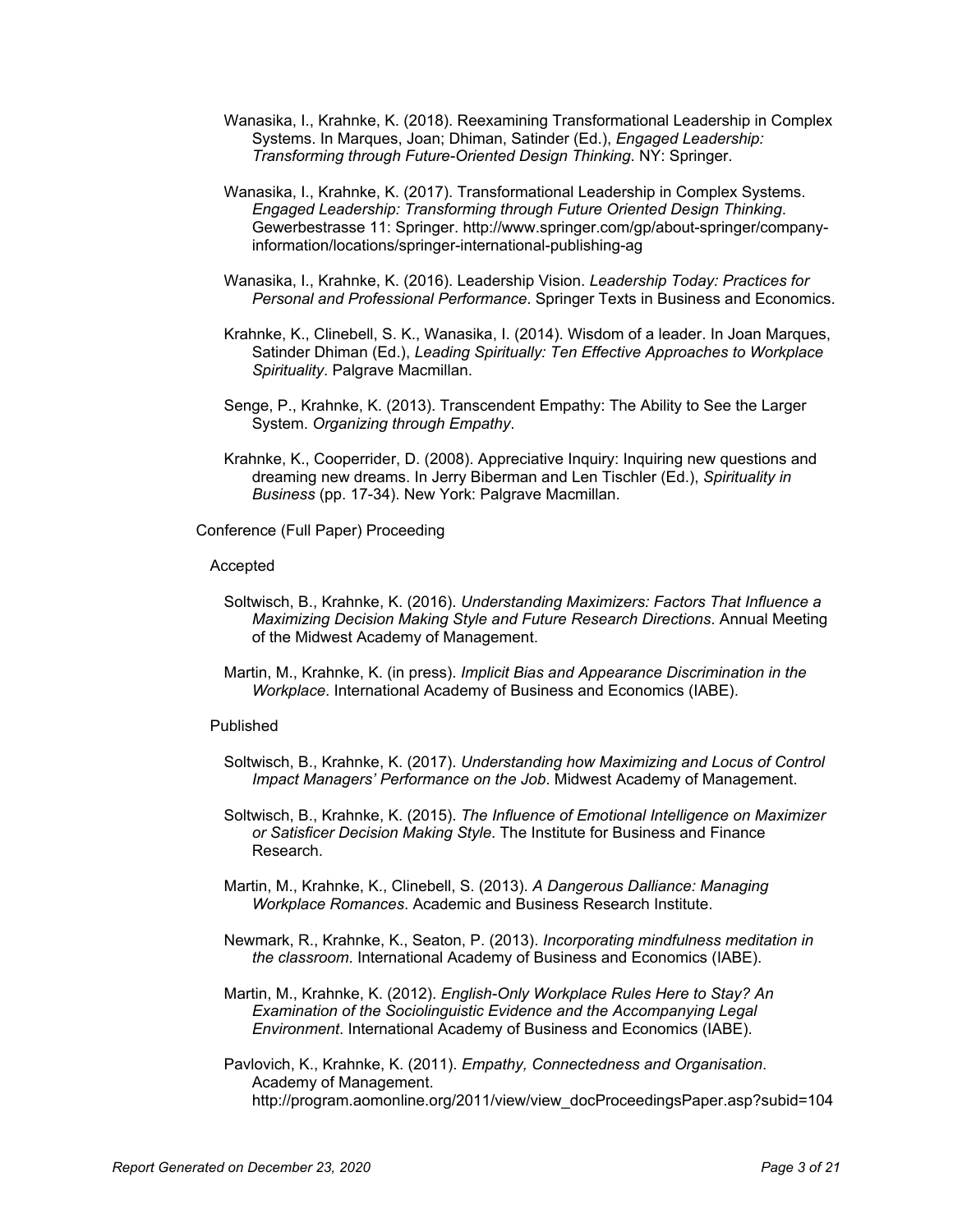- Thomas, D. F., Krahnke, K. (2006). *Building a Sense of Place at Work through Appreciative Inquiry.*. Institute of Behavioral and Applied Management.
- Krahnke, K., Kilpatrick, J. (2005). *Classroom as a living system: A World Café activity to foster shared learning through webs of compelling dialogues*. Institute of Behavioral and Applied Management.
- Hoffman, L., Krahnke, K. (2004). *Outsourcing: The impact on small business and their role* (pp. p. 135 - 139). Small Business Institute Director's Association.
- Krahnke, K., Kilpatrick, J., Evans, R. (2004). *The self-organizing requisite: Issues of complexity dynamics and implications for business education* (pp. 187-192). Institute of Behavioral & Applied Management.
- Hoffman, L., Krahnke, K. (2003). *Discrimination against Muslim employees*. Institute of Behavioral & Applied Management.
- Krahnke, K., Kilpatrick, J. (2003). *Exploring ways of knowing in understanding spirituality and religion in organizations*. Institute of Behavioral and Applied Management.
- Hoffman, D. L., Krahnke, K., Bell, J. (2003). *Appearance discrimination and small business*. Small Business Institute Director's Association.
- Krahnke, K., Kilpatrick, J., Hoffman, D. Lynn (2002). *Concept of Self: Eastern and Western Perspectives and their Implications in Global Management*. Institute of Behavioral and Applied Management.
- Krahnke, K., Hoffman, D. L., Krahnke, K. (2002). *Managing language use in the workplace*. Institute of Behavioral & Applied Management.
- Hoffman, D. L., Clinebell, S., Krahnke, K., Kilpatrick, J. (2002). *Office romances in small business*. Small Business Institute Director's Association.
- Hoffman, D. L., Krahnke, K., Kilpatrick, J. (2001). *Employee expression on religion and spirituality in todays workplace: Rights and boundaries in a Democratic Society*. Institute of Behavioral & Applied Management.
- Krahnke, K., Hoffman, D. L., Kilpatrick, J. (2000). *Spirituality and religion in the workplace*. Institute of Behavioral & Applied Management.

#### **Non-juried**

Journal Article

Published

- Pavlovich, K., Krahnke, K. (2008). Art, 'Knowing' and Management Education. *Journal of Human Values, 14*(1), 23-30.
- Krahnke, K., Giacalone, R., Jurkewicz, C. L. (2003). Point-counter point: Measuring workplace spirituality. *Journal Of Organizational Change Management, 16*(4), 396- 405.

Book Chapter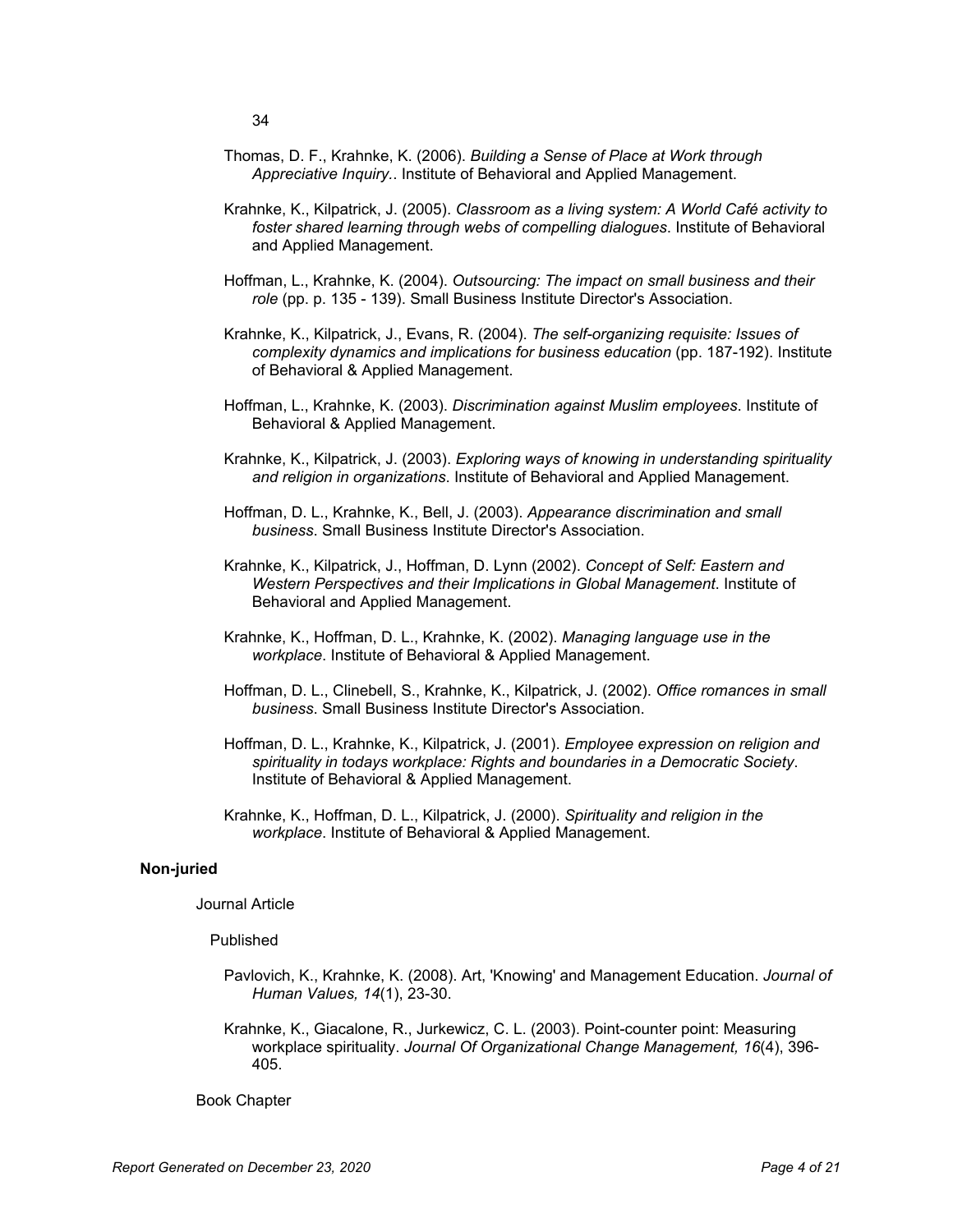### Published

Krahnke, K., Gudmundson, D. (2017). Learning from Aesthetics: Unleashing Untapped Potential in Business. In Patricia Leavy (Ed.), *Handbook of Arts-Based Research*. New York: Guilford Press. https://www.guilford.com/books/Handbook-of-Arts-Based-Research/Patricia-Leavy/9781462521951

Working Paper

### **Submitted**

Krahnke, K., Kilpatrick, J., Hoffman, L. *Concepts of self in the East and the West: Their implications and emerging alternatives in management*. Journal of International Business Studies.

Written Case with Instructional Material

#### Published

Wanasika, I., Brandt, T., Krahnke, K. (2020). Adam Neumann: The Icarus Syndrome. *No*. Daniels Fund Ethics Initiative Collegiate Program.

### **Professional Presentations**

### **Invited**

#### Non-juried

- Krahnke, K., "Faculty Forum: Teaching and Learning Transcendent Empathy"," Center for the Enhancement of Teaching and Learning. (2013).
- Krahnke, K., "Speaker at the LEAP Summit," University of Northern Colorado. (2013).
- Krahnke, K., "Culture of Care presentation to Enrollment Management and Student Engagement leaders.," University of Northern Colorado. (2012).
- Krahnke, K., "Culture of Care presentation to Residence Hall directors.," University of Northern Colorado. (2012).
- Krahnke, K., "Human Resources Training on Diversity," University of Northern Colorado. (2012).
- Krahnke, K., "Leadership in the 21st Century," Weld Leadership. (November 2012).
- Krahnke, K., "Are you talking to me? Languages in the workplace: Friend or foe?," Kaiser Permanente National Diversity Conference, Universal City, California. (October 2008).
- Krahnke, K., "Return to Wholeness," University of Northern Colorado Earth Day, Greeley, Colorado. (April 2008).
- Krahnke, K., "Seeds of Change Keynote," University of Northern Colorado Earth Day, Greeley, Colorado. (April 2008).

Krahnke, K., "Finding Your Self," Finding Your Voice: Equality Empowers Excellence,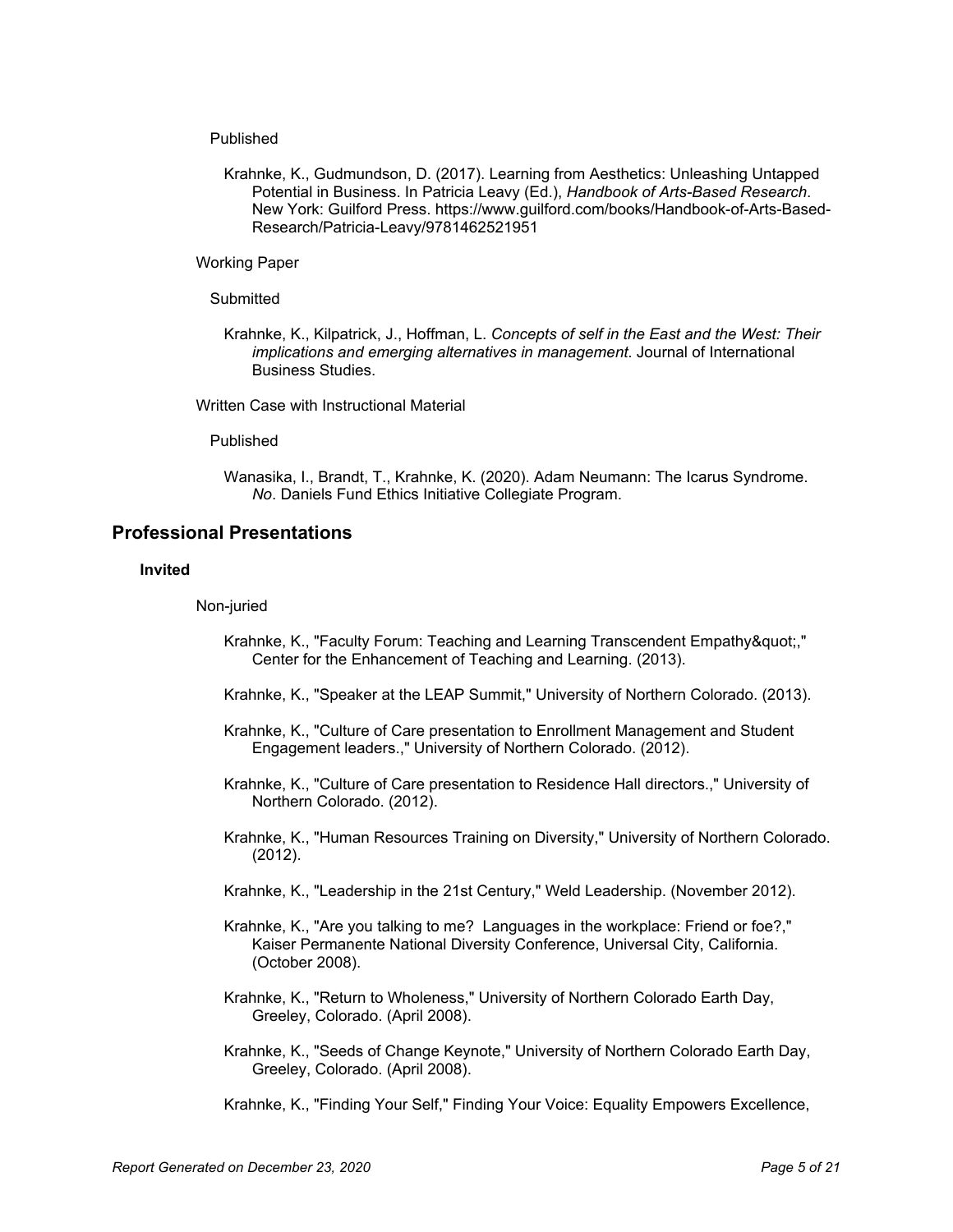Greeley, Colorado. (February 2008).

- Krahnke, K., "Sustainability and the Triple Bottom Line: Connections can Carry Us into the Future," Baldrige Award Recipients Consortium, Nashville, Tennessee. (October 2007).
- Krahnke, K., "Integrating Ethics into the Curriculum: Developing Whole Thinking in Young Business Professionals," Center for the Enhancement of Teaching and Learning, Greeley, Colorado. (April 2007).
- Krahnke, K., "What does it mean to be educated?," Housing and Residence Life Academic Celebration Keynote, Greeley, Colorado. (April 2007).

#### **Not Invited**

#### Juried

- Louis, F., John, L., Clinebell, S. K., Krahnke, K., Academy of Management Annual Meeting, "Spiritual Leadership as a Model for Implementing the Baldrige Performance Criteria," Academy of Management, Philadelphia. (August 2014).
- Martin, M., Krahnke, K., Clinebell, S., "A Dangerous Dalliance: Managing Workplace Romances," Academic and Business Research Institute, Las Vegas, Nevada. (2013).
- Martin, M., Krahnke, K., "Are English-Only Workplace Rules Here to Stay? An Examination of the Sociolinguistic Evidence and the Accompanying Legal Environment," International Academy of Business and Economics (IABE), Orlando, Florida. (2013).
- Clinebell, S., Krahnke, K., "Empathy and leadership," Academy of Management, Orlando, Florida. (2013).
- Krahnke, K., Pavlovich, K., "Empathy, consciousness, and transcendence," Academy of Management, Orlando, Florida. (2013).
- Newmark, R., Krahnke, K., Seaton, P., "Incorporating mindfulness meditation in the classroom," International Academy of Business and Economics (IABE), Orlando, Florida. (2013).
- Krahnke, K., "Mindful learning and wise leadership," Teaching and Learning Fair, Greeley, Colorado. (2013).
- Clinebell, S., Fry, L. W. (., Latham, J., Krahnke, K., "Exploring the Connections between Spiritual Leadership, Leading Sustainable Transformation and Performance Excellence," Academy of Management, Boston, Massachusetts. (2012).
- Krahnke, K., Kanbe, Y., "Sustainability through the spirit of Shinise: long-lived Japanese companies," Sustainability, Ethics and Entrepreneurship, Denver, Colorado. (2012).
- de la Torre, C., Krahnke, K., Financial Education Association, "The Ethics of Home Ownership," Charleston, South Carolina. (October 2012).
- Pavlovich, K., Krahnke, K., "Empathy, connectedness and organization," Academy of Management, San Antonio, Texas. (2011).

Krahnke, K., Wanasika, I., Kanbe, Y., "The spirit of Shinise: What we can learn from long-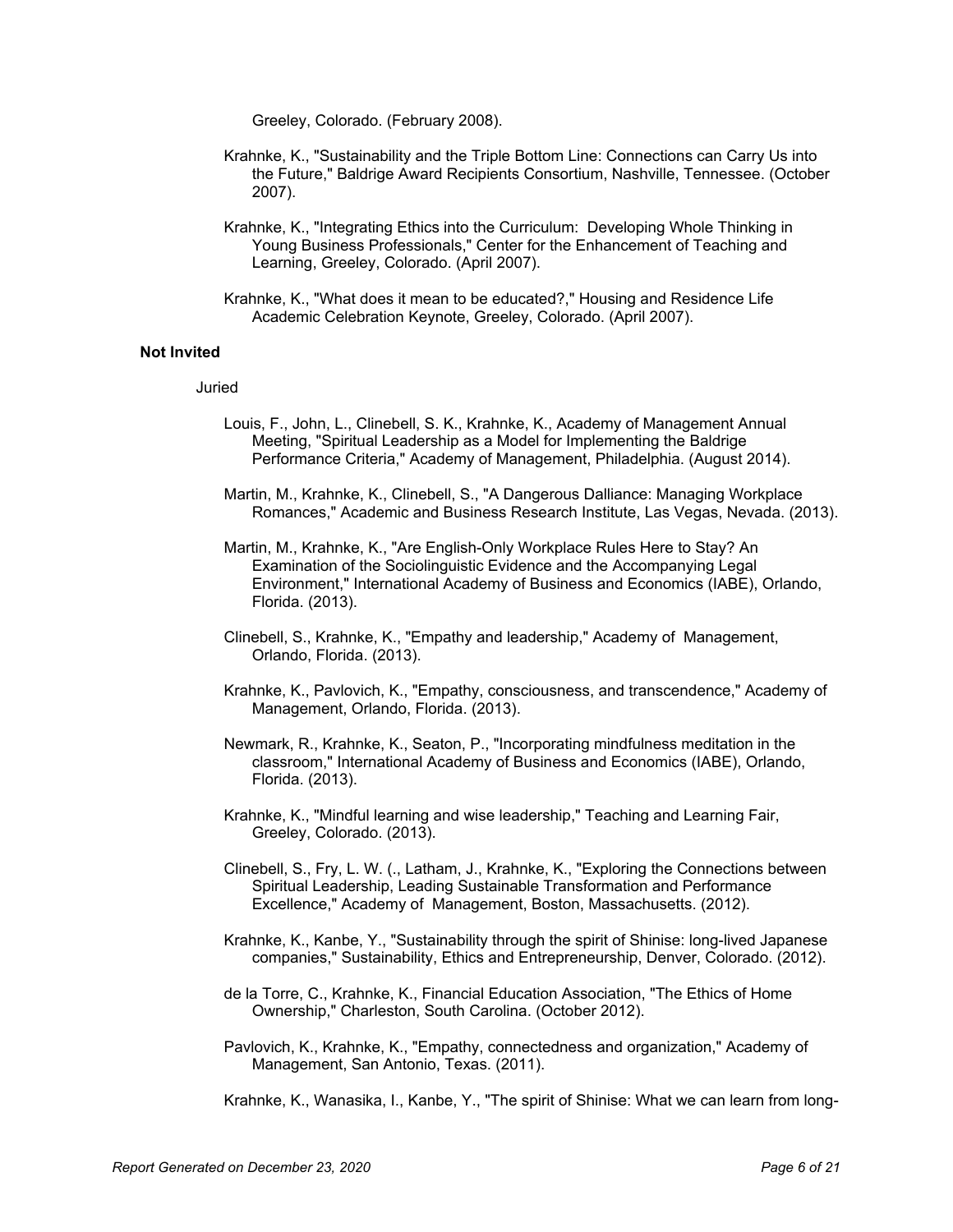lived Japanese companies," Academy of Management, San Antonio, Texas. (2011).

- Krahnke, K., "Compassion in business: Managing strategic deception through universal spiritual values ," Academy of Management, Montreal, Canada. (2010).
- Krahnke, K., Wanasika, I., "Value of Strategic Leadership," Academy of Management, Montreal, Canada-Quebec. (2010).
- Krahnke, K., "Reflection and Learning: What Current Needs Require of Business Education," Academy of Management, Philadelphia, Pennsylvania. (August 2007).
- Krahnke, K., "Wholeness of Human and Spiritual Presence and Shared Capacity of Coevolution," UNC Diversity Colloquium, Greeley, Colorado. (April 2007).
- Pavlovich, K., Krahnke, K., "Art As A Reflective Tool In Management Education," Academy of Management, Atlanta, Georgia. (September 2006).
- Krahnke, K., "Spirituality cafe: Fostering collective wisdom," Academy of Management, Honolulu, Hawaii. (August 2005).
- Fowler, K., Krahnke, K., "University Student Deaths from Alcohol Poisoning: Potential Liability and Related Issues," Western Decision Sciences Institute, Vancouver, Canada. (March 2005).
- Krahnke, K., Krahnke, K., "Expanding Communicative Competence," Colorado TESOL, Longmont, Colorado. (November 1999).
- Krahnke, K., "Incorporating Emotional Intelligence in a Business Communication Classroom," Association for Business Communication Asia Pacific Conference, Kyoto, Japan. (August 1999).
- Krahnke, K., "Awakening to Our Essence Through Work," Colorado TESOL, Longmont, Colorado. (November 1997).

#### Non-juried

- Krahnke, K., "Transcendent empathy (Faculty Forum)," Center for the Enhancement of Teaching and Learning, Greeley, Colorado. (2013).
- Krahnke, K., "Empathy as the Ability to See the Larger System," LEAP Summit, Loveland, Colorado. (2012).
- Allen, L., Bellman, J., Hayward, R., Hoyt, W., Krahnke, K., Kraver, J., Mills, M., Weiler, S., "Faith and the Academy: Religious Belief in the Secular University," University of Northern Colorado, Milne Auditorium, Greeley, Colorado. (February 2012).

#### Krahnke, K. (Discussant),

"http://program.aomonline.org/2011/submission.asp?mode=ShowSession&SessionID =1861," Academy of Management, San Antonio, Texas. (2011).

Krahnke, K., "Presentation on humanitarianism at the LEAP (Leaders Engaging in Action through Passion).," University of Northern Colorado, Loveland, Colorado. (2011).

Krahnke, K., Weld Country 50+ Job Fair. (October 2009).

Krahnke, K., "Workshop on language issues in the workplace," Kaiser Permanente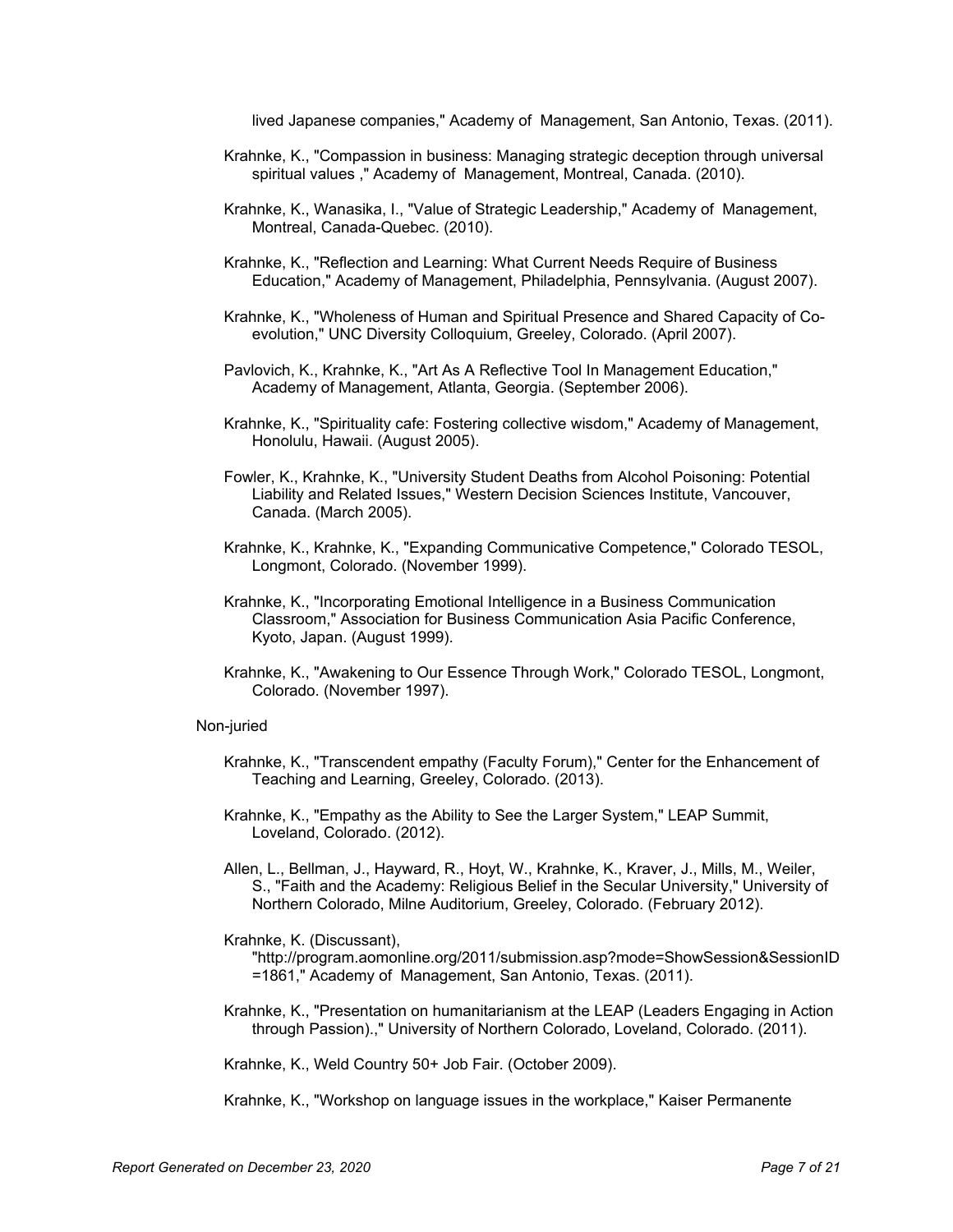National Diversity Conference, Universal City, California. (2008).

- Krahnke, K., "Professional Development workshop on cultural sensitivity," United Way, Greeley, Colorado. (November 2008).
- Krahnke, K., "Business as an Agent for World Benefit poster presentation," Embracing Community, Together, Greeley, Colorado. (November 2007).
- Krahnke, K., "Communication and business writing workshop at all five branches: Fort Collins, Eaton, Denver, and two Greeley offices.," Flood and Peterson Insurance, Denver, Colorado. (2005).
- Krahnke, K., "Guest speaking in the Ph.D. Human Resource Development class.," Colorado State University, Fort Collins, Colorado. (2004).
- Krahnke, K., "Spirituality and democracy: Friends or foes?," Academy of Management, Seattle, Washington. (August 2003).
- Krahnke, K. (Discussant), "Conference paper discussant," Institute of Behavioral and Applied Management, Denver, Colorado. (2002).

## **Research in Progress**

- "Maximizing or Satisficing Decision Making Styles and Emotional Intelligence: An Empirical Investigation" (On-Going).
- "Spiritual Leadership as a Model for Baldrige Award Recipients Performance Excellence" (On-Going).

## **CONTRACTS, FELLOWSHIPS, GRANTS AND SPONSORED RESEARCH**

### **Funded**

- Krahnke, K., "MCB Summer Research Grant," Sponsored by MCB, University of Northern Colorado, \$2,000.00. (May 2020 - August 2020).
- Krahnke, K., "MCB Summer Research Grant," University of Northern Colorado, \$4,000.00. (2011).
- Krahnke, K., "Japanese Government Research Grant," Sponsored by Japanese Government. (2010).
- Krahnke, K., "Appreciative Inquiry: Pathway to Organizational Learning, Change, and Innovation," Sponsored by Sponsored Programs and Academic Research Center, University of Northern Colorado, \$15,000.00. (2007).
- Klingsmith, L., Torrez, S., Krahnke, K., Rodriguez, K., "Exploring Student Success with Appreciative Inquiry," Sponsored by University of Northern Colorado, University of Northern Colorado, \$5,000.00. (2007).

## **TEACHING**

## **Teaching Experience**

### **University of Northern Colorado**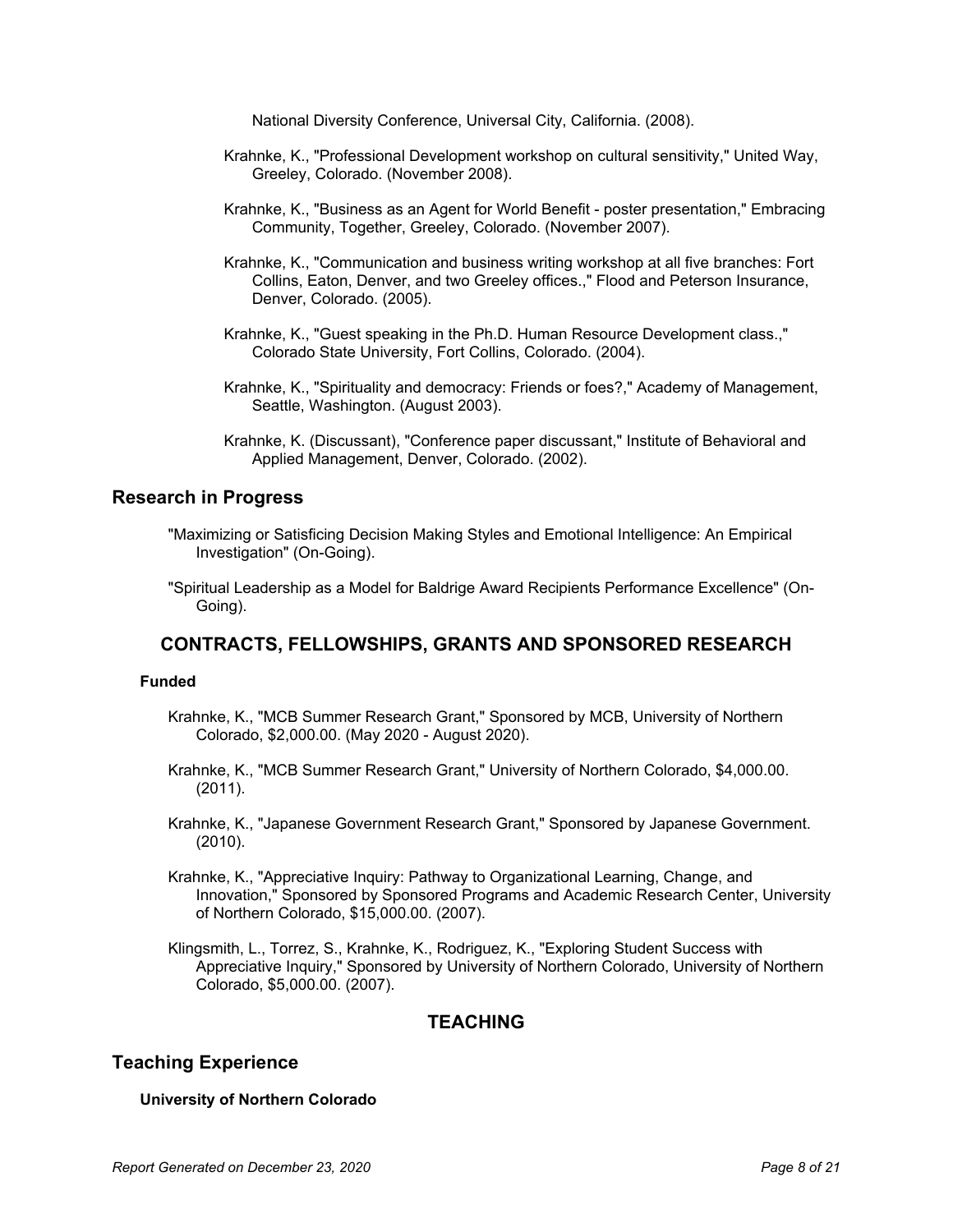Courses Taught:

BA 205, Business Communications, 14 courses. 3.00 credit hours.

BAMG 350, Management of Organizations, 27 courses. 3.00 credit hours.

BAMG 354, Organizational Behavior, 4 courses. 3 credit hours.

BAMG 422, Directed Studies, 8 courses. 3.00 credit hours.

BAMG 452, Business Ethics, 22 courses. 3.00 credit hours.

BAMG 458, International Management, 4 courses. 3.00 credit hours.

BAMG 492, Internship in Management, 5 courses. 3.00 credit hours.

BAMG 495, Special Topics in Management, 2 courses. 3.00 credit hours.

HON 351, Junior Honors Seminar, 7 courses. 1.00 credit hours.

HON 451, Senior Honors Research Thesis, 6 courses. 1.00 credit hours.

MBA 654, Ethical Leadership and Organizational Behavior, 13 courses. 3.00 credit hours.

MIND 289, Coming of Age in the Twenty-First Century, 1 course. 3.00 credit hours.

New Programs Developed/Major Program Revision: 1 course. DS: Course (New) - Creation/Delivery: Conventional

## **Directed Student Learning**

Dissertation Committee Member. (May 2017 - Present). Advised: Ruthanne Orihuela

Directed Individual/Independent Study. (May 13, 2019 - June 21, 2019). Advised: Jacob Pierce

Directed Individual/Independent Study. (May 13, 2019 - June 21, 2019). Advised: Lacey Porteus

Directed Individual/Independent Study. (August 20, 2018 - December 9, 2018). Advised: Shianne Fraass

Undergraduate Honors Thesis. (August 2016 - May 2018). Advised: Molly Mossberg

Dissertation Committee Member. (September 2014 - May 2017). Advised: Alethea Stovall

Supervised Research. (January 2016 - May 2016). Advised: Amelia Mawlawi

Dissertation Committee Member. (September 2012 - December 2014). Advised: Christine Braun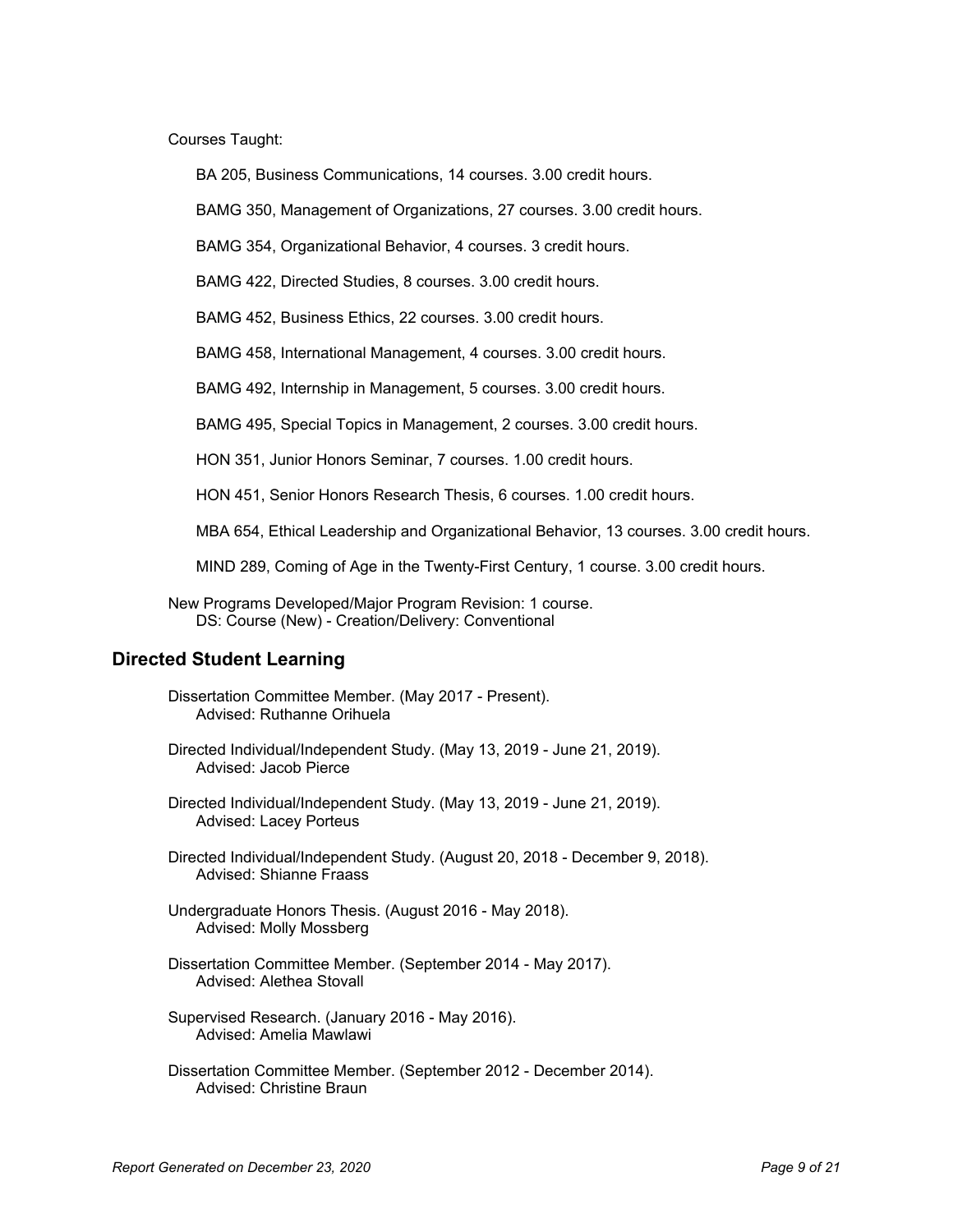Dissertation Committee Member. (2011). Advised: Cherry Li-Bugg

Dissertation Committee Member. (2011). Advised: Russell Wartalski

Dissertation Committee Member. (2011). Advised: Sarun Saifah

Dissertation Committee Member. (2007).

Dissertation Committee Member. (2007). Advised: Cynthia Bottrell

Dissertation Committee Member. (2007). Advised: Lask Therese

Dissertation Committee Member. (2007). Advised: Lloyd Stebbins

Undergraduate Honors Thesis. (2005). Advised: Katie Goulet

## **SERVICE**

### **University Service**

Committee Member, Sears-Helgoth Teaching Award Selection Committee. (2020 - Present).

Faculty Advisor, Golden Key. (September 1, 2017 - Present).

Committee Member, Engagement Task Force. (November 17, 2020 - March 2021).

Committee Member, Administrative Service Center Search Committee. (April 2020 - May 2020).

Committee Member, Doctoral Dissertation Committee. (May 2016 - May 2020).

Committee Member, Community & Civic Engagement Committee. (October 3, 2017 - December 2019).

Committee Member, Organizational Design and Structure Steering Committee. (May 5, 2019 - August 21, 2019).

Committee Member, Honors Scholars and Leadership Advisory Board. (January 2016 - May 2019).

Speaker, CETL Staff Forum Mindful Communication. (March 27, 2019).

Committee Member, Active Learning Sub-Committee. (October 10, 2018 - December 18, 2018).

Guest Speaker, Moriya, Japan Student Exchange Program. (July 24, 2018).

Committee Member, Dissertation Committee. (April 2, 2016 - May 17, 2017).

Guest Speaker, CETL Mindful Communication Staff Forum. (May 2, 2017).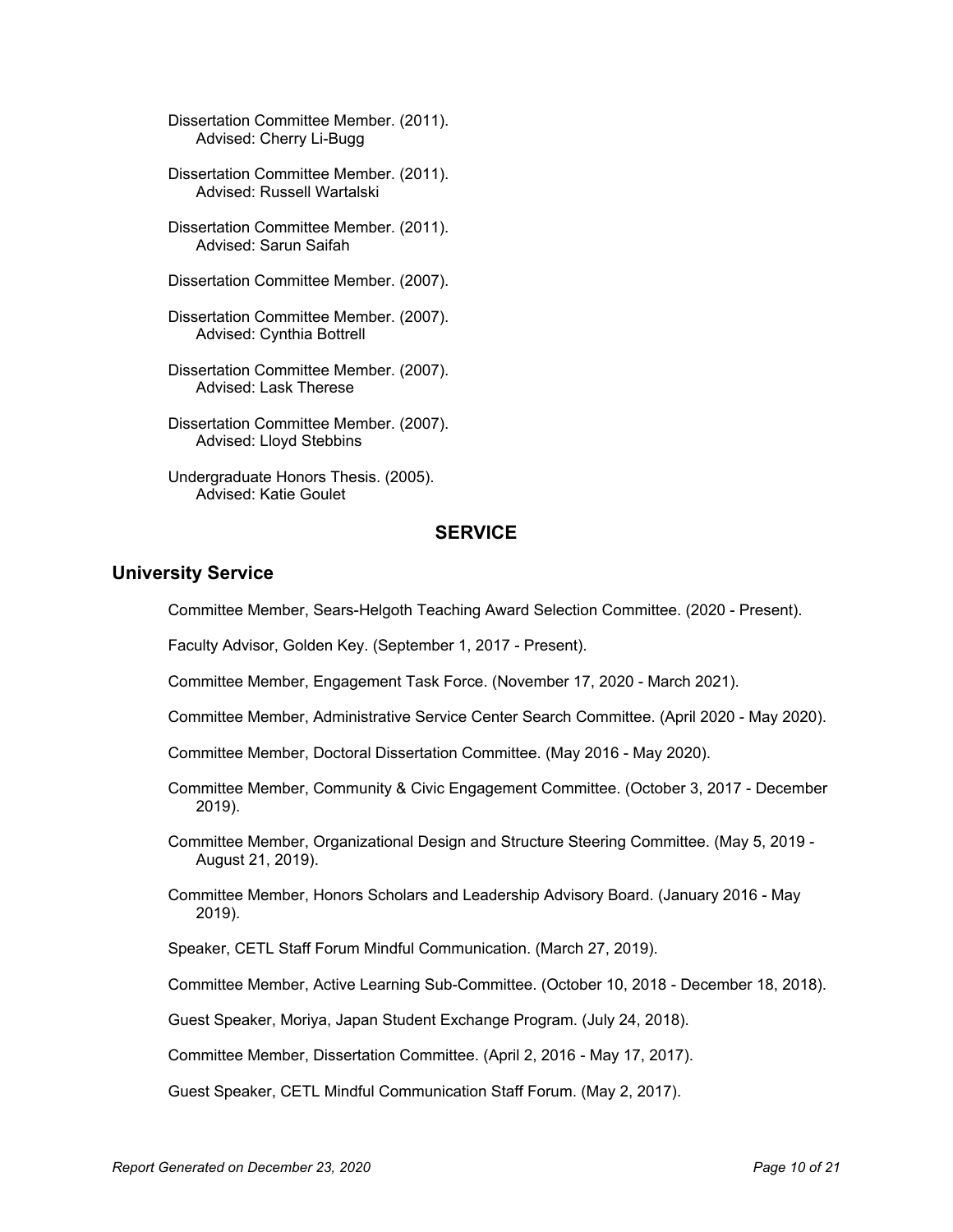Guest Speaker, CETL Business Ethics Part 2 Staff Certification Forum. (April 27, 2017).

Guest Speaker, CETL Business Ethics Part 1 Certification Staff Forum. (April 11, 2017).

Guest Speaker, Moriya Japan Student Program. (July 2016 - 2016).

Workshop Organizer, CETL Mindful Communication Staff Forum. (December 4, 2016).

Guest Speaker, CETL Faculty Forum "Riding the Waves through Contemplative Practice". (November 14, 2016).

Guest Speaker, Daniels Scholars Retreat. (October 15, 2016).

Guest Speaker, Student Orientation Faculty Success Tips. (June 2016 - August 2016).

Guest Speaker, CETL Business Ethics Part 2 Staff Certification Forum. (May 5, 2016).

Guest Speaker, CETL Business Ethics Part 1 Staff Certification Forum. (April 28, 2016).

Guest Speaker, CETL Mindful Communication Forum. (April 21, 2016).

Guest Speaker, Student Orientation Faculty Success Tips. (June 2015 - August 2015).

Guest Speaker, National Association of College and University Food Services. (May 20, 2015).

Guest Speaker, CETL Staff Forum on Mindful Communication. (April 28, 2015).

Committee Member, UNC Research Advisory Council. (2011 - 2014).

Guest Speaker, CETL Faculty Forum "Using Ki as an approach to working with students: Lessons learned through the martial arts lens. (November 3, 2014).

Committee Member, Doctoral Dissertation. (May 2014 - November 3, 2014).

Guest Speaker, Student Orientation Faculty Success Tips. (June 2014 - August 2014).

Other Institutional Service Activities, Honors Scholars and Leadership. (2013).

Faculty Advisor, President's Leadership Program Faculty Fellow. (2013).

Committee Member, Equity and Diversity Council. (2011).

Committee Member, Honors Scholars and Leadership Faculty Advisory Board. (2011).

Other Institutional Service Activities, UNC Preview Day Presentation. (2011).

Committee Member, Honors Scholars and Leadership Faculty Advisory Board. (2010).

Committee Member, University Research Advisory Council Member. (2010).

Other Institutional Service Activities, Graduate Teaching Assistants Intensive Speaker. (2009).

Committee Member, Honors Scholars and Leadership Faculty Advisory Board. (2009).

Other Institutional Service Activities, Inspiring Women Award Banquet Keynote Speaker. (2009).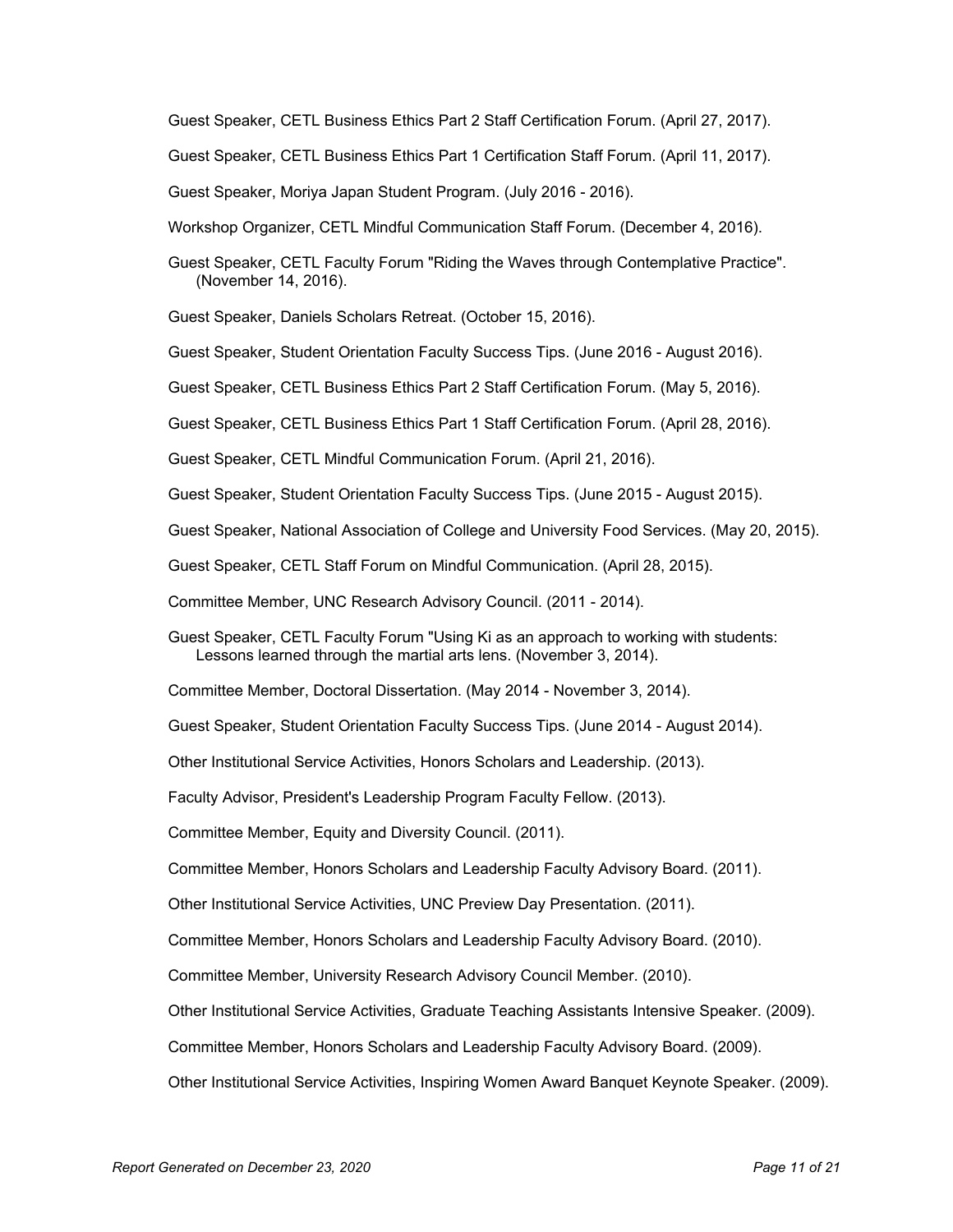Other Institutional Service Activities, UNC Human Resources Office Retreat Speaker. (2009).

Committee Member, University Co-Curricular Transcript Committee Member. (2009).

Committee Member, University Research Advisory Council Member. (2009).

Other Institutional Service Activities, CETL Advising Forum Panel. (2008).

Committee Member, Dean of Students Search Committee. (2008).

Other Institutional Service Activities, Diversity Panel - Grounds for Sharing. (2008).

Other Institutional Service Activities, Earth Day Seeds of Change Exhibit Keynote Speaker. (2008).

Other Institutional Service Activities, Finding Your Voice Conference. (2008).

Other Institutional Service Activities, Graduate School. (2008).

Other Institutional Service Activities, Hall Directors' In-service Workshop. (2008).

Other Institutional Service Activities, Junior Honor Society Induction Ceremony Keynote Speaker. (2008).

Other Institutional Service Activities, Peter Senge event. (2008).

Student Placement, President's Banquet for New Students. (2008).

Other Institutional Service Activities, Presidential Scholarship Banquet. (2008).

Other Institutional Service Activities, SRC. (2008).

Other Institutional Service Activities, Student Leadership Forum. (2008).

Other Institutional Service Activities, Student Success Advisory Board. (2008).

Committee Member, Academic Planning Steering Committee. (2007).

Conference-Related, Academy of Management. (2007).

Other Institutional Service Activities, New Student Orientation Academic Tips Presentations. (2007).

Other Institutional Service Activities, Planning for Peter Senge event. (2007).

Committee Member, President's Planning Council. (2007).

Committee Member, Service Learning Forum Committee. (2007).

Other Institutional Service Activities, Supervisor Training. (2007).

Committee Member, Academic Plan Steering Committee. (2006).

Committee Member, Academic Plan Subcommittee on Enrollment. (2006).

Conference-Related, Academy of Management. (2006).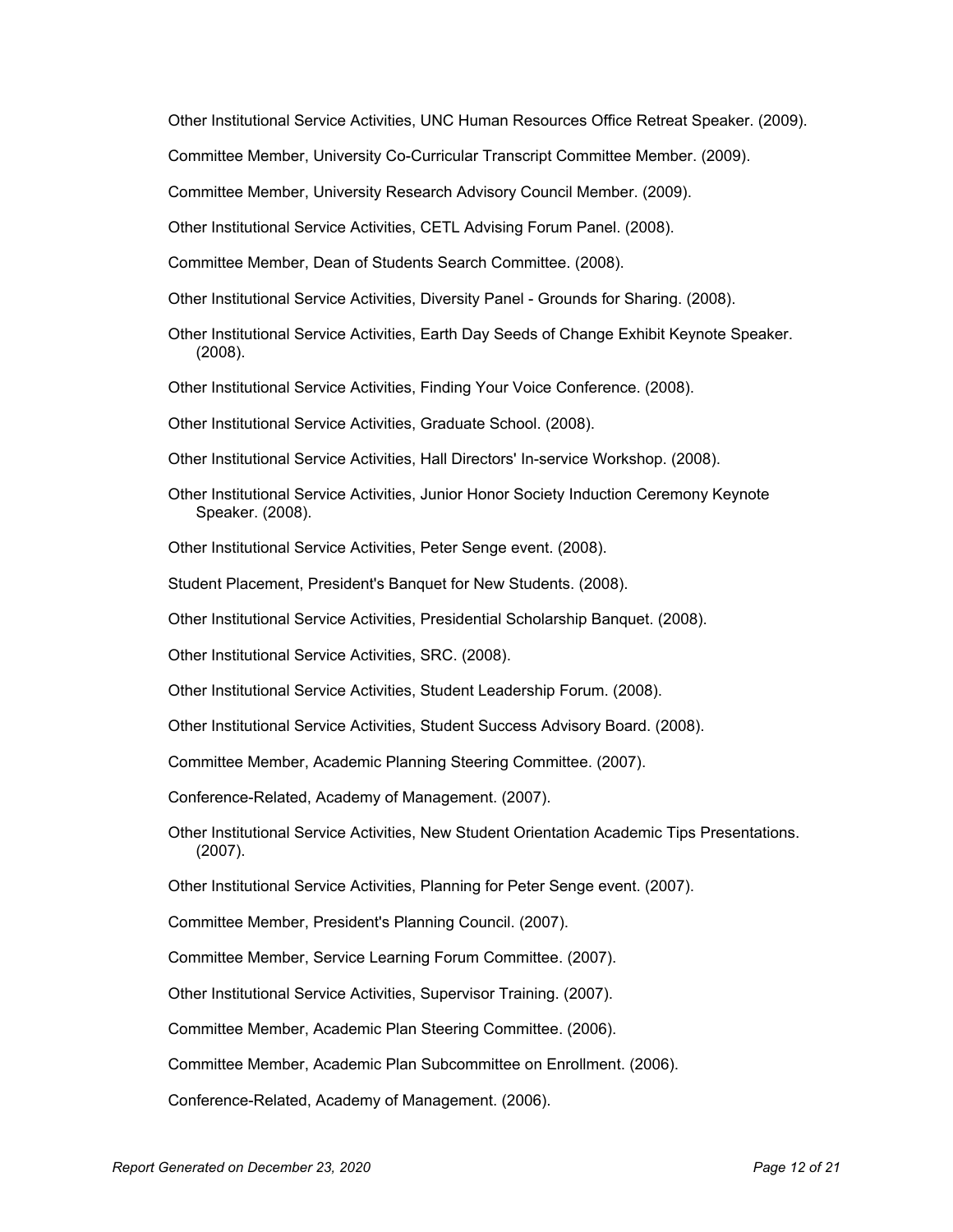Other Institutional Service Activities, Discover UNC New Student Orientation. (2006).

Committee Member, General Education Council. (2006).

Conference-Related, Institute for Behavioral and Applied Management. (2006).

Committee Member, President's Planning Council. (2006).

Other Institutional Service Activities, President's Planning Council. (2006).

Other Institutional Service Activities, University. (2006).

Conference-Related, Colorado Geographic Alliance. (2005).

Other Institutional Service Activities, Discover UNC. (2005).

Other Institutional Service Activities, Faculty and Staff Professional Development Taskforce. (2005).

Committee Member, General Education Council Core Curriculum Committee member. (2005).

Committee Member, General Education Council. (2005).

Conference-Related, Institute of Behavioral and Applied Management. (2005).

Other Institutional Service Activities, University Center staff development workshop. (2005).

Conference-Related, Institute of Behavioral and Applied Management. (2004 - 2005).

Faculty Advisor, Association of Women in Communication. (2004).

Other Institutional Service Activities, Discover UNC. (2004).

Committee Member, General Education Council. (2004).

Other Institutional Service Activities, Honors Program. (2004).

Faculty Advisor, McNair Scholars Program. (2004).

Other Institutional Service Activities, Office of Assessment. (2004).

Other Institutional Service Activities, Supervisor Training. (2004).

Other Institutional Service Activities, University Center Events Planning. (2004).

Other Institutional Service Activities, University Center. (2004).

Other Institutional Service Activities, Association of Women in Communication. (2003).

Other Institutional Service Activities, Discover UNC. (2003).

Committee Member, Freshman Experience Task Force. (2003).

Conference-Related, Institute of Behavioral and Applied Management. (2003).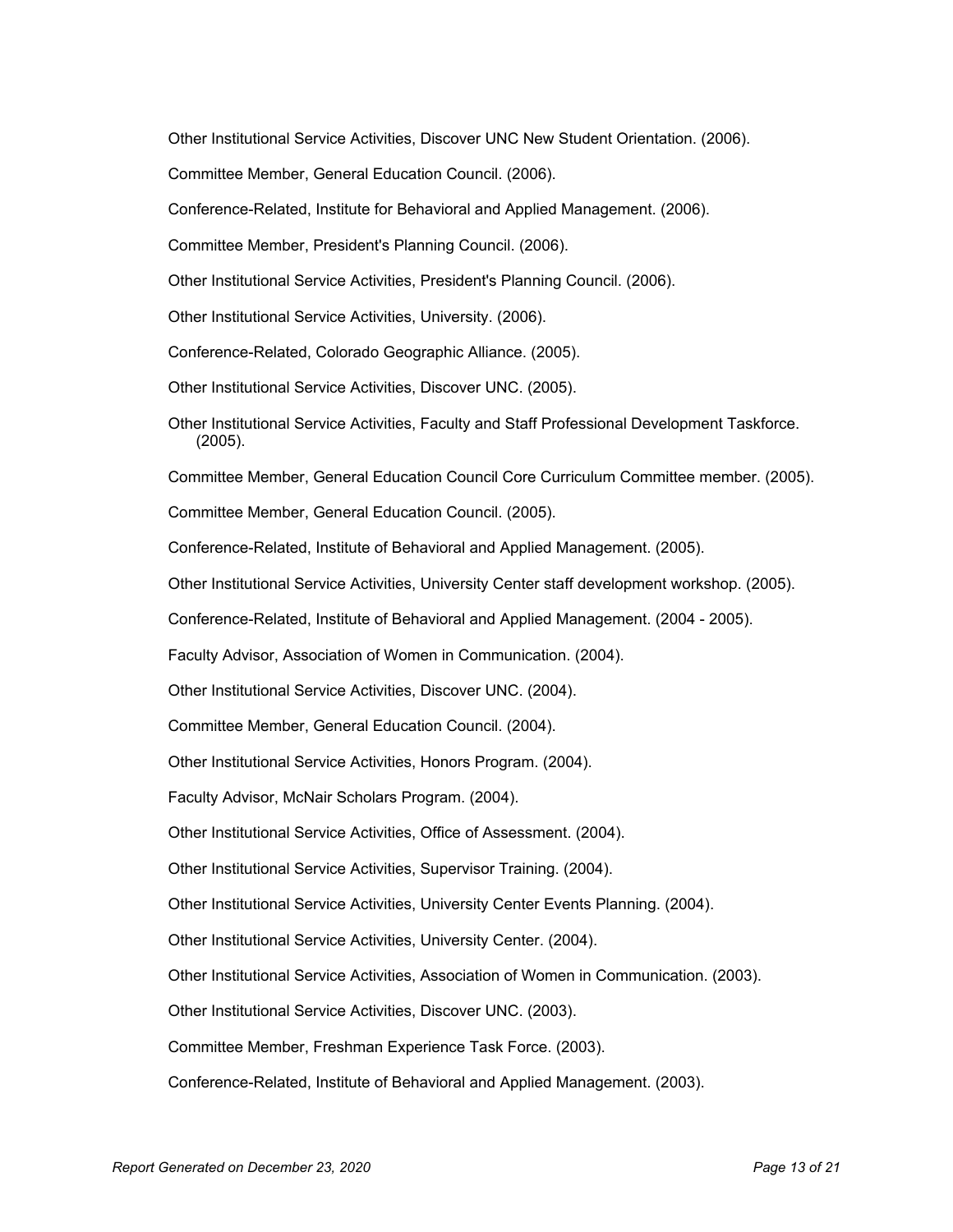Other Institutional Service Activities, McNair Scholars Program. (2003). Other Institutional Service Activities, Supervisor Training. (2003). Committee Member, UNC Foundation CEO/President Search. (2003). Committee Member, Center for International Education Director Search Committee. (2002). Other Institutional Service Activities, Discover UNC. (2002). Committee Member, Foreign Language Day Judge. (2002). Conference-Related, Institute of Behavioral & Applied Management. (2002). Other Institutional Service Activities, National Student Exchange Interviewer. (2002). Committee Member, University General Education Composition Committee. (2001). Conference-Related, Institute of Behavioral & Applied Management. (2000 - 2001). Committee Member, University Search Committee. (1999).

## **College Service**

Committee Member, Strategic Planning Committee. (October 21, 2020 - Present).

Faculty Advisor, Delta Sigma Pi. (September 2019 - Present).

Committee Member, Search Committee for Director of Student Success, Outreach & Student Relations. (December 1, 2020 - January 2021).

Committee Member, MCB Dean's Search Committee. (September 2015 - January 2016).

Faculty Advisor, MCB Summer Advising. (June 2015 - August 2015).

Speaker, Delta Sigma Pi. (March 1, 2015).

Committee Member, MCB Dean's Search Committee. (September 2014 - January 2015).

Speaker, Alpha Kappa Psi. (September 4, 2014).

Committee Member, General Faculty Meetings. (September 1, 2013 - August 31, 2014).

Committee Member, MCB Management Dept. (September 1, 2013 - August 31, 2014).

Committee Member, Global Programs Committee. (September 1, 2012 - August 31, 2014).

Committee Member, MCB General Faculty Meeting. (September 1, 2010 - August 31, 2013).

Committee Member, Student Affairs. (September 1, 2011 - August 31, 2012).

Committee Member, MCB Ethics Task Force. (2010).

Committee Member, MCB Student Affairs Committee. (2010).

Committee Member, MCB Student Affairs. (September 1, 2009 - August 31, 2010).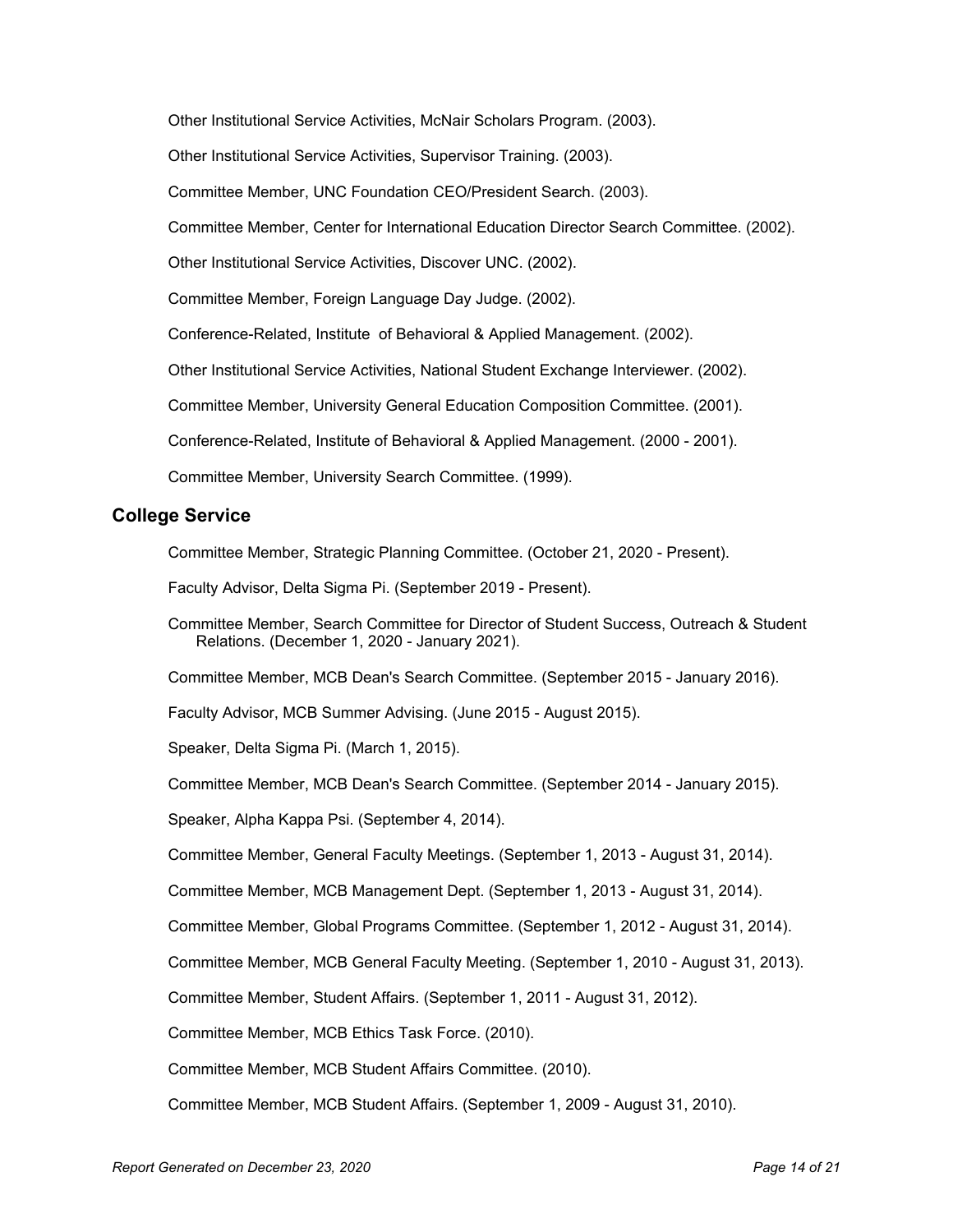Committee Member, MCB General Faculty Meetings. (September 1, 2004 - August 31, 2010).

Faculty Advisor, Honors Program. (2007).

Other Institutional Service Activities, DSC Brainstorming Sessions on Center for Performance Excellence. (2006).

Committee Member, Institute for Performance Excellence. (2006).

Other Institutional Service Activities, Student Affairs Committee. (2006).

Committee Member, MCB Curriculum. (September 1, 2003 - August 31, 2006).

Other Institutional Service Activities, Delta Sigma Pi. (2005).

Committee Member, MCB Curriculm Committee. (2005).

Other Institutional Service Activities, MCB Student Affairs Committee. (2005).

Faculty Advisor, Delta Sigma Pi. (2004 - 2005).

Other Institutional Service Activities, MCB Faculty Affairs. (2004).

Committee Member, Curriculum Committee. (2003 - 2004).

Other Institutional Service Activities, Delta Sigma Pi. (2003).

Committee Member, MCB General Faculty Meetings. (September 1, 2002 - August 31, 2003).

Other Institutional Service Activities, Delta Sigma Pi. (2002).

Other Institutional Service Activities, Decision Support Center Facilitator. (1999 - 2002).

Other Institutional Service Activities, Delta Sigma Pi. (2001).

Other Institutional Service Activities, Monfort College of Business Decision Support Cente. (2001).

### **Department Service**

Committee Member, Management Program. (September 1, 2007 - August 31, 2014).

Committee Member, School of Management and Marketing. (September 1, 2005 - August 31, 2006).

Committee Member, Management. (September 1, 2002 - August 31, 2005).

Other Institutional Service Activities, CHE (Center for Human Enrichment). (2003).

Other Institutional Service Activities, Gear-Up Program. (2003).

Committee Member, General Business. (September 1, 2000 - August 31, 2003).

Other Institutional Service Activities, CSU Summer Program Graduation. (1999).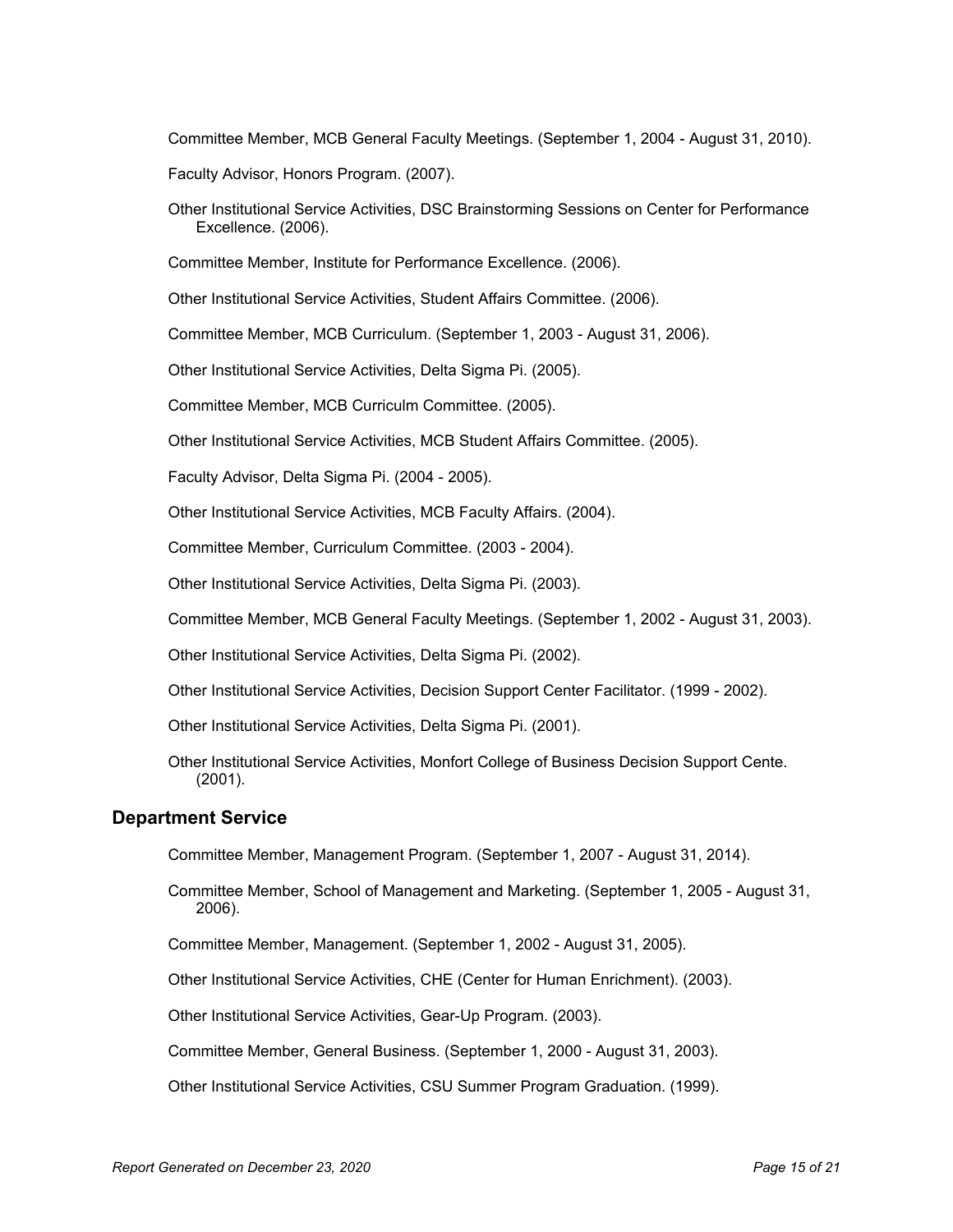## **Program Service**

Committee Member, Center for Applied Contemplative Studies. (November 27, 2017 - Present).

### **Professional Service**

Reviewer, Journal Article, Journal of Business Ethics. (April 17, 2020 - Present).

- Board of Advisors of a Company, Springer Management, Change, Strategy, and Positive Leadership Series. (February 25, 2017 - Present).
- Editorial Review Board Member, Journal of Behavioral & Applied Management. (2012 Present).

Judge, University of Northern Colorado, Greeley, Colorado. (November 16, 2019).

Reviewer, Journal Article, Journal of Business Ethics. (March 2019 - September 2019).

Reviewer, Journal Article, Sage Open. (February 2019 - March 2019).

Association of Certified Fraud Examiners, Milliken, Colorado. (November 14, 2018).

Reviewer, Journal Article, Current Psychology. (October 7, 2017 - April 25, 2018).

Reviewer, Journal Article, Journal of Business Ethics. (December 2015 - June 2016).

Reviewer, Journal Article, Journal of Management Spirituality and Religion. (September 2015 - January 2016).

Guest Lecturer, Colorado State University. (May 5, 2015).

Reviewer, Ad Hoc Reviewer, Journal of Management Education. (March 2014 - July 2014).

Reviewer, Journal Article, Journal of Business and Economics Research. (2013).

Reviewer, Journal Article, Journal of Human Relations. (2013).

Reviewer, Journal Article, Journal of Business Education. (2012).

Academy of Management. (2011).

Academy of Management. (2011).

Committee Member, Colorado State University. (2011).

Editorial Review Board Member, Journal of Behavioral & Applied Management. (2011).

Reviewer, Journal Article, Journal of Behavioral & Applied Management. (2011).

Reviewer, Journal Article, Journal Of Management Education. (2011).

Committee Chair, University of Northern Colorado. (2011).

Committee Chair, University of Northern Colorado. (2011).

Committee Member, University of Northern Colorado. (2011).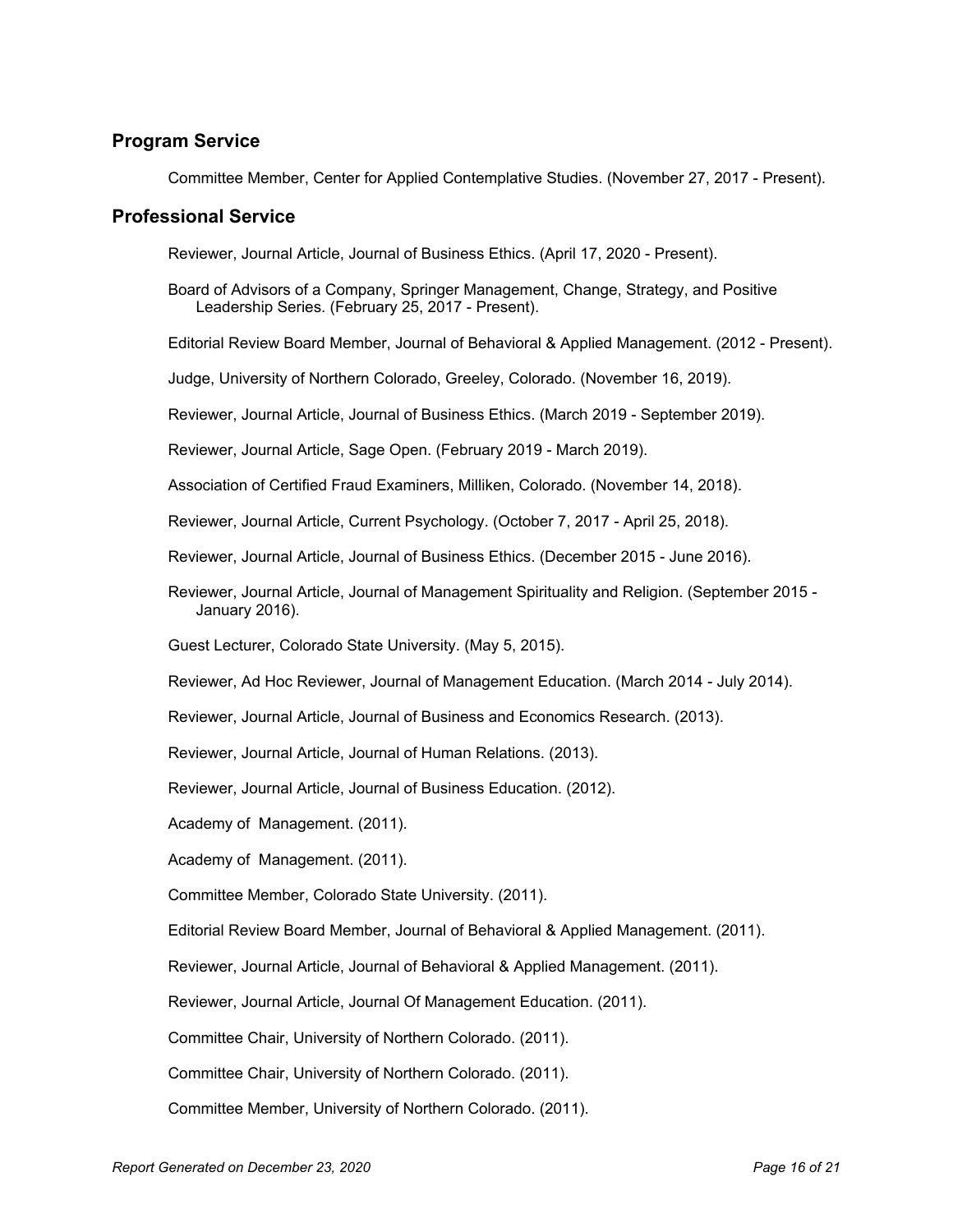Committee Member, University of Northern Colorado. (2011). Committee Member, University of Northern Colorado. (2011). Advisor, University of Northern Colorado. (2011). Academy of Management. (2010). Academy of Management. (2009). Academy of Management. (2008). Committee Member, Colorado State University, Fort Collins, Colorado. (2007). Advisor, Honors Program. (2007). Editor, Journal Editor, Journal of Behavioral and Applied Management. (2007). Reviewer, Journal Article, Journal of Behavioral and Applied Management. (2007). Committee Member, Touro University International. (2007). Committee Member, University of Northern Colorado, Greeley, Colorado. (2007). Committee Member, Colorado State University, Fort Collins, Colorado. (2006). Reviewer, Journal Article, Institute of Behavioral and Applied Management. (2006). Reviewer, Journal Article, Institute of Behavioral and Applied Management. (2006). Editor, Journal Editor, Journal of Behavioral and Applied Management. (2006). Committee Member, Touro University International, Cypress, California. (2006). Committee Member, University of Northern Colorado, Greeley, Colorado. (2006). Committee Member, Colorado State University, Fort Collins, Colorado. (2005). Committee Member, Colorado State University, Fort Collins, Colorado. (2005). Other Professional Service Activities, Denver Business Journal, Denver, Colorado. (2005). Reviewer, Journal Article, Journal of Behavioral and Applied Management. (2005). Reviewer, Journal Article, Journal of Management Education. (2005). Editor, Journal Editor, Journal or Behavioral and Applied Management. (2005). Committee Member, Touro University International, Cypress, Florida. (2005). Committee Member, Colorado State University, Fort Collins, Colorado. (2004). Reviewer, Journal Article, Journal of Behavioral and Applied Management. (2004). Reviewer, Journal Article, Journal of Management Education. (2004).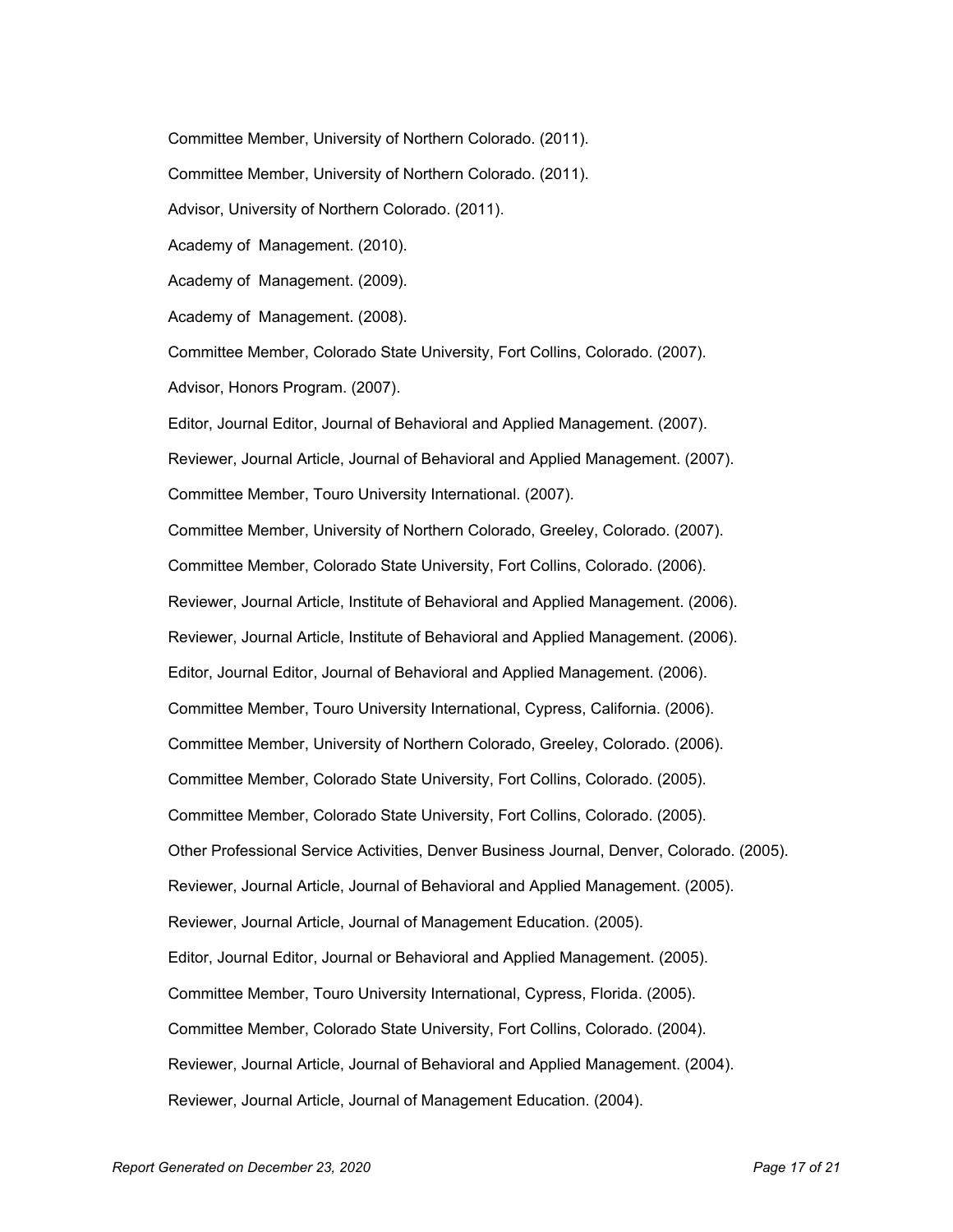Reviewer, Journal Article, Journal of Management Inquiry. (2004). Reviewer, Journal Article, Academy of Management. (2003). Reviewer, Journal Article, Journal of Behavioral and Applied Management. (2003). Committee Member, Academy of Management. (2002 - 2003). Reviewer, Journal Article, Journal of Behavioral & Applied Management. (2002). Reviewer, Journal Article, Journal of Management Education. (2002). Reviewer, Journal Article, Western Decision Science Institute. (2000 - 2002). Reviewer, Journal Article, Journal of Behavioral & Applied Managment. (2001). Reviewer, Journal Article, Journal of Behavioral & Applied Management. (2000).

## **Public/Community Service**

Guest Speaker, Greeley Tribune, Greeley, CO. (December 12, 2017).

Other Community Service Activities, Greeley Tribune. (2006).

Other Community Service Activities, Hospice and Palliative Care. (2006).

Other Community Service Activities, KUNC. (2006).

Other Community Service Activities, United Way. (2006).

Other Community Service Activities, Colorado Greyhound Companions. (2005).

Other Community Service Activities, Colorado Greyhound Companions. (2004).

Committee Member, Half Moon Residential Center. (2004).

Other Community Service Activities, State Farm Insurance. (2004).

## **Consulting**

Flood and Peterson Insurance. (2006). Greeley Chamber of Commerce. (2006).

Greeley Tribune. (2006).

KUNC. (2006).

John XXIII Catholic Church. (2005).

John XXIII Catholic Chruch. (2004).

Regis University. (2004).

Premier Farm Credit. (2003).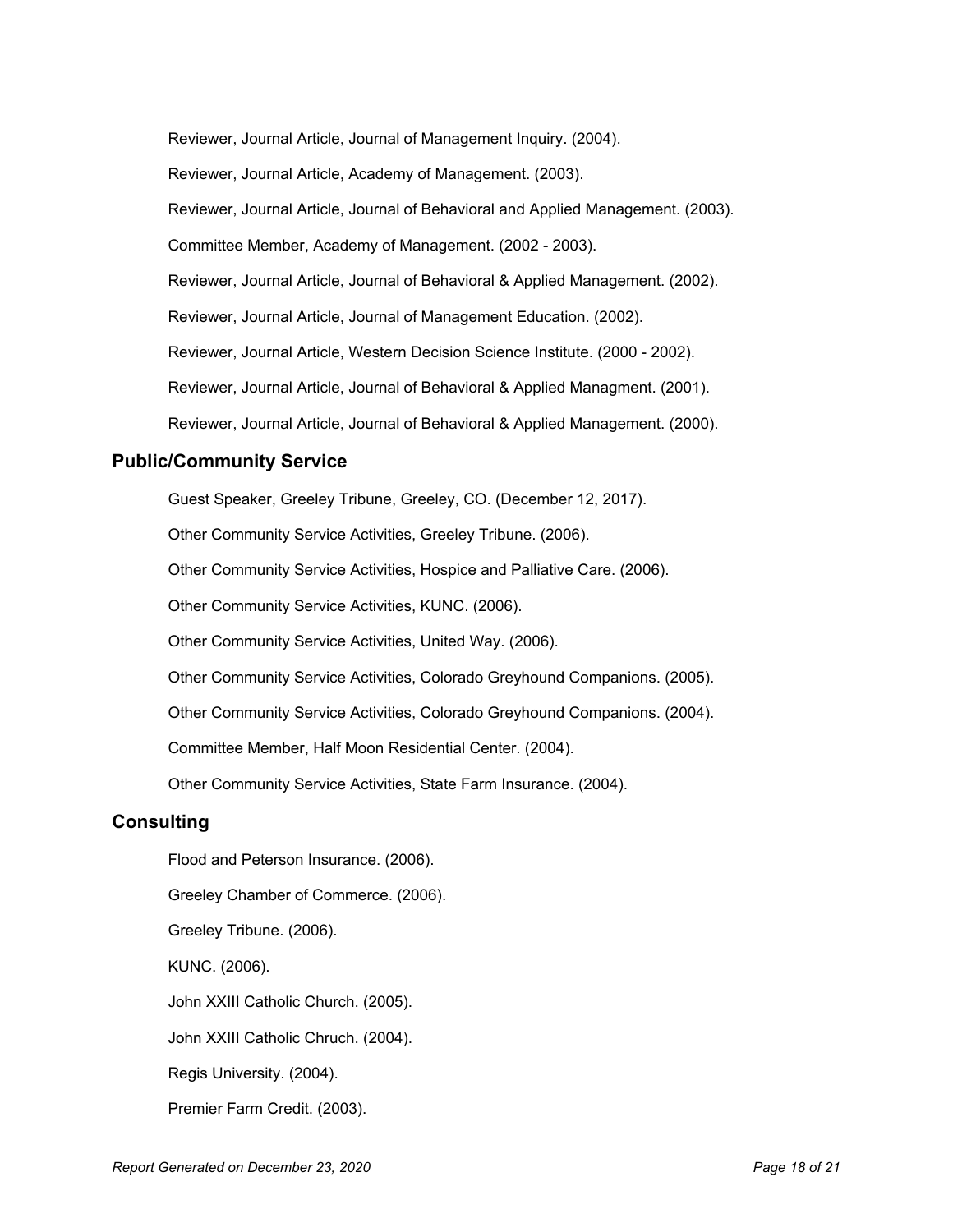UNC Foundation. (2003).

State of Wyoming. (2002).

State of Wyoming. (2002).

Weld County Hospice. (2002).

### **DEVELOPMENT ACTIVITIES ATTENDED**

- Workshop, "Teaching Workshop by Harvey Brightman," Greeley, CO, United States. (January 4, 2019).
- Conference Attendance, "2018 Daniels Fund Ethics Consortium Summit," Daniels Fund, Denver, Colorado, United States. (October 18, 2018 - October 19, 2018).
- Conference Attendance, "Giving Voice to Values," Better Business Bureau, UNC, CSU, Univ. of Wyo, Loveland, Colorado, United States. (October 11, 2018).
- Conference Attendance, "AACSB Online and Blended Education Seminar," Tampa, FL. (December 2, 2017 - December 3, 2017).
- Conference Attendance, "Daniels Fund Ethics Consortium Summit," Daniels Fund, Denver, CO. (October 2014).
- Conference Attendance, "Daniels Fund Ethics Workshop," Daniels Fund, Santa Fe, NM. (May 2014).

Other Professional Development, Academy of Management, Boston, Massachusetts. (2012).

Other Professional Development, LEAP Summit, Loveland, Colorado. (2012).

Seminar, "Appreciative Inquiry Certification," Orlando, Florida. (2007).

Seminar, "Business Innovation for Sustainability," Atlanta, Georgia. (2007).

Seminar, "Change Management," Greeley, Colorado. (2007).

Tutorial, "ThinkTank," Denver, Colorado. (2007).

Seminar, "AACSB Assesssment," Tampa, Florida. (2006).

Seminar, "Appreciative Inquiry Certification," Cleveland, Ohio. (2006).

Seminar, "Grant Writing," Greeley, Colorado. (2006).

Seminar, "AACSB Business Ethics Conference," Boulder, Colorado. (2004).

Seminar, "Master Teacher Program," Greeley, Colorado. (2004).

Seminar, "Master Teacher Progam," Atlanta, Georgia. (2003).

Tutorial, "Group Systens," Tucson, Arizona. (2000).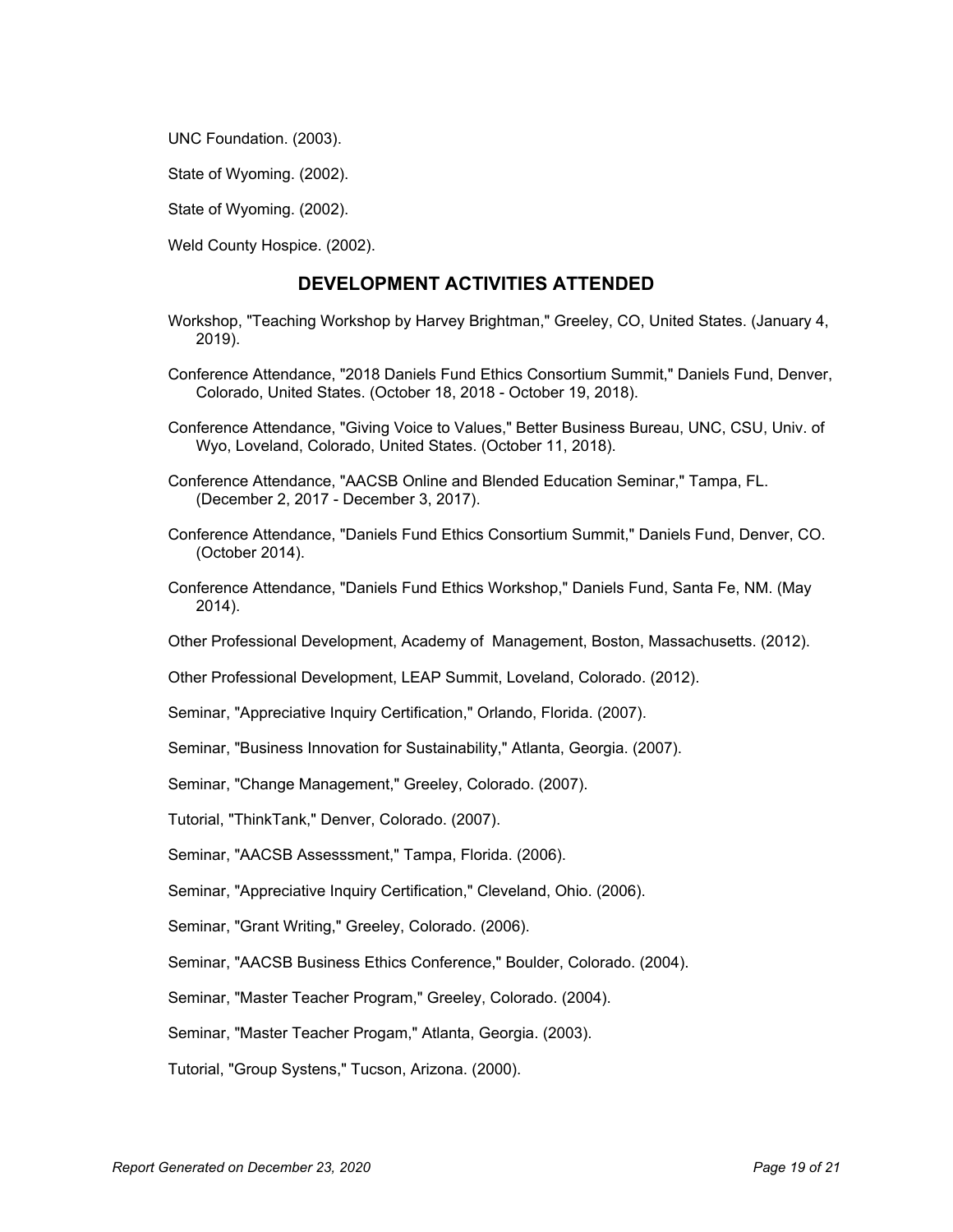## **AWARDS AND HONORS**

### **Leadership**

Campus Being a Difference Award, Student Center for Public Trust, National Board of State Boards of Accountancy. (September 6, 2017).

### **Other**

- Management Professor of the Year, Monfort College of Business College Student Council. (April 20, 2016).
- Management Professor of the Year. (May 1, 2015).

Management Professor of the Year. (April 2014).

Best of UNC, The Mirror (UNC student paper). (2013).

Favorite Professor of the Year, Mortar Board. (2011).

Favorite Professor of the Year, Mortar Board. (2009).

General Business Professor of the Year, Monfort College of Business. (2008).

Inspiring Faculty Woman Award, The Women's Resource Center and the Stryker Institute for Leadership. (2008).

Service Award, Monfort College of Business. (2008).

Management Professor of the Year, Monfort College of Business. (2005).

Monfort College of Business Professor of the Year, Monfort College of Business. (2005).

UNC College of Performing and Visual Arts. (2005).

Who's Who Among America's Teachers. (2005).

Who's Who of Business Education. (2005).

Institute for Behavioral and Applied Management. (2003).

Who's Who among America's Teachers. (2003).

General Business Professor of the Year, Monfort College of Business. (2002).

Institute of Behavioral & Applied Management. (2002).

General Business Professor of the Year, Monfort College of Business. (2001).

General Business Professor of the Year, Monfort College of Business. (2000).

#### **Scholarship/Research**

Divisional Best Paper Award, Academy of Management. (2011).